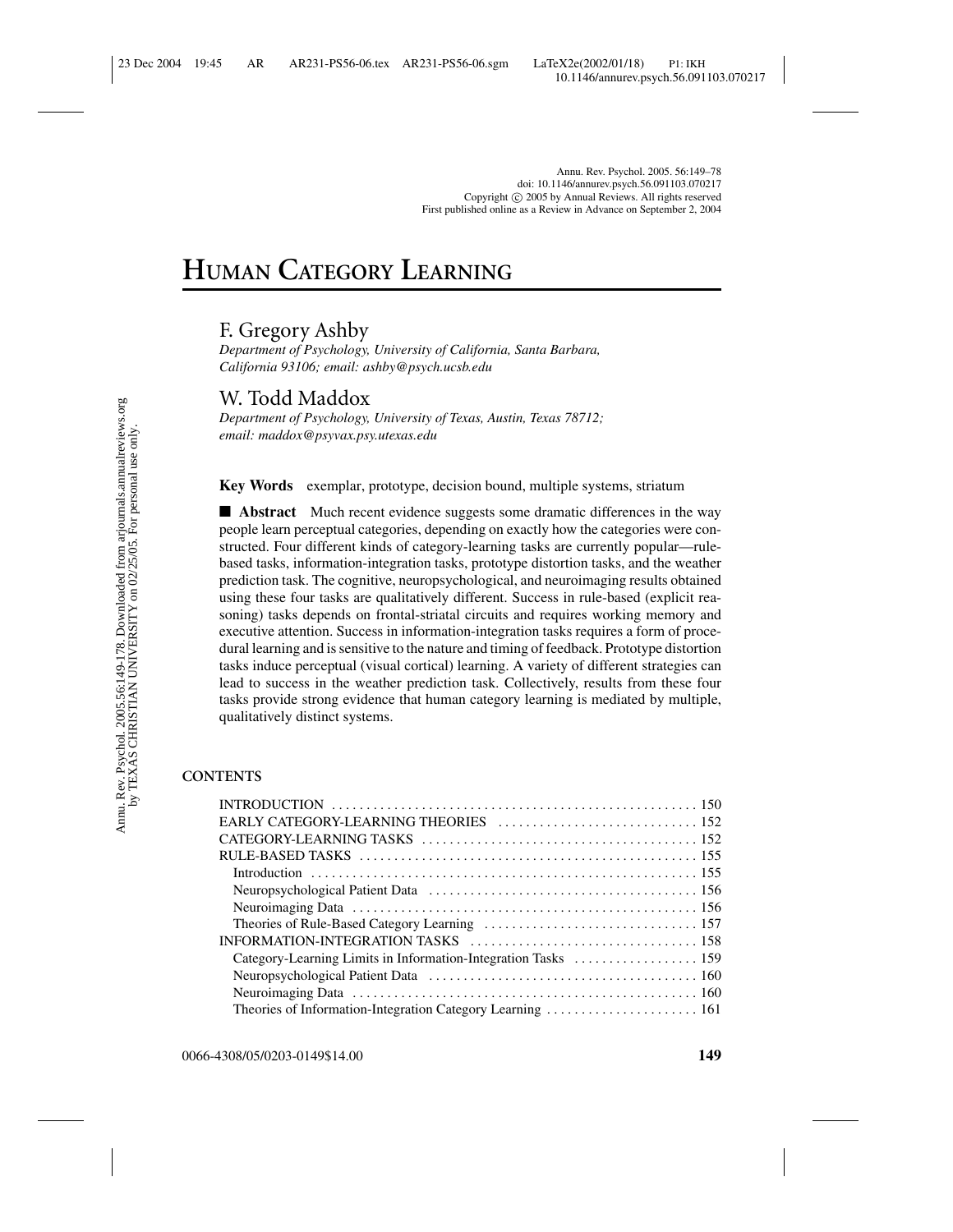| DISSOCIATIONS BETWEEN RULE-BASED AND           |
|------------------------------------------------|
| INFORMATION-INTEGRATION CATEGORY LEARNING  163 |
|                                                |
|                                                |
|                                                |
|                                                |
|                                                |
|                                                |
|                                                |
|                                                |

#### **INTRODUCTION**

Is the plant edible or poisonous? Is the person friend or foe? Was the sound made by a predator or by the wind? All organisms assign objects and events in the environment to separate classes or categories. This allows them to respond differently, for example, to nutrients and poisons, and to predators and prey. Any species lacking this ability would quickly become extinct.

Given the important role that categorization plays in our day-to-day lives, it is not surprising that there is a huge and old literature on the perceptual, cognitive, and neurobiological processes that mediate this vital skill. This article surveys that literature, with an emphasis on discoveries and developments during the past 10 years. The past decade has seen exciting and profound changes in categorization research. Two important new themes have fundamentally changed the field. First, there has been huge attention, both theoretical and empirical, devoted to the question of whether human category learning is mediated by a single system, or by multiple, qualitatively distinct learning systems. Second, the categorization field has whole-heartedly embraced the cognitive neuroscience revolution. Not only has the past 10 years seen a massive increase in neuropsychological and neuroimaging research on category learning, but this new knowledge also has permeated into, and significantly sharpened, the core theories in the field. These twin themes multiple systems and cognitive neuroscience—organize and motivate much of the present review.

The categorization literature is enormous, and no single article could survey it all. Thus, we focus on a restricted subset of the entire literature. In particular, this article focuses on how humans learn perceptual categories. By restricting ourselves in this way, we must necessarily ignore a number of large and interesting subliteratures. First, we do not discuss category learning in nonhuman animals (Smith et al. 2004). The animal literature is especially relevant to understanding the neural basis of human category learning. Unfortunately, however, this literature is fractionated, largely because, within the behavioral neuroscience literature at least, relatively few papers address animal categorization per se. Rather, the relevant results come from a wide variety of tasks and phenomena (e.g., discrimination learning, memory systems, long-term potentiation). For this reason, perhaps, we know of no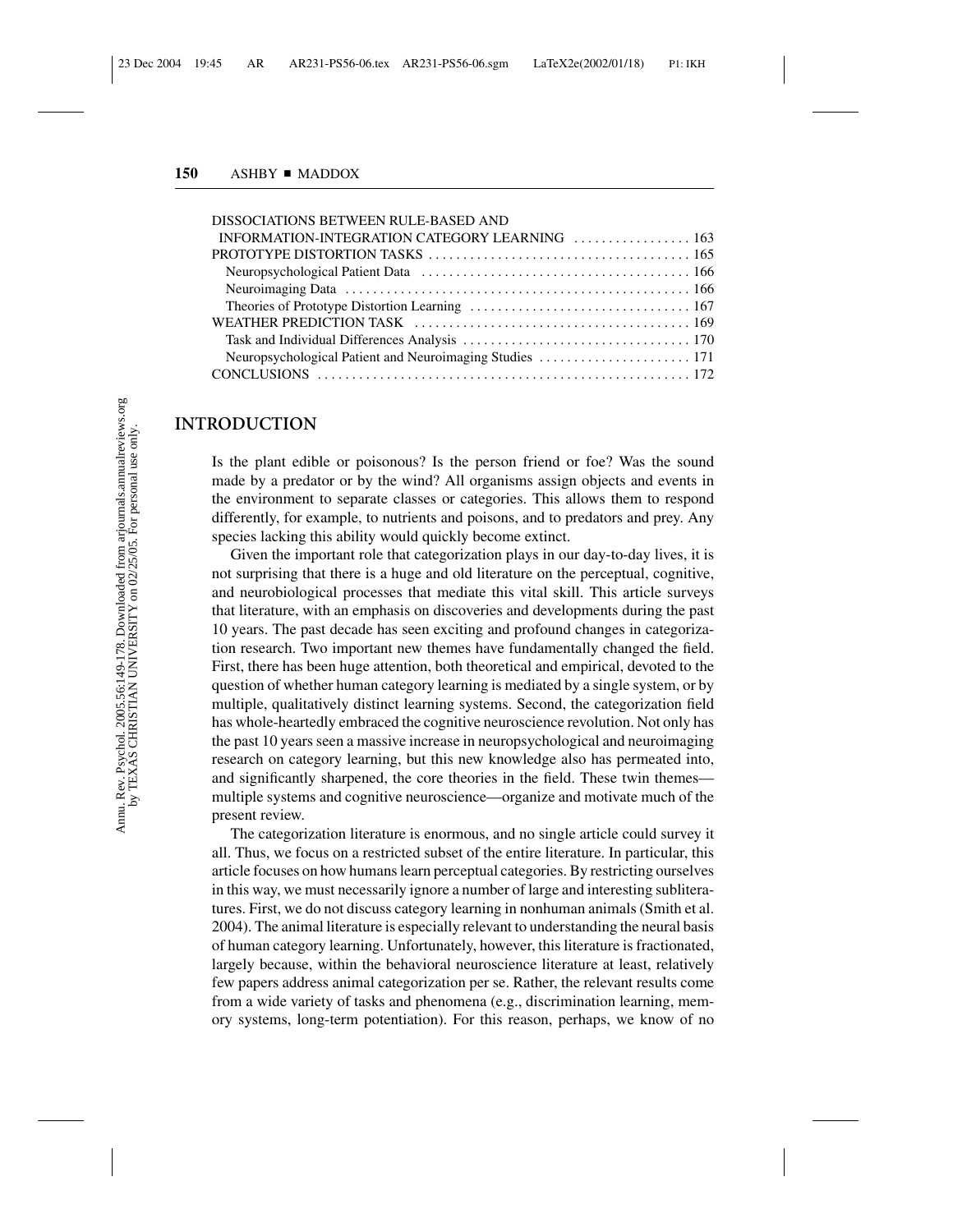recent comprehensive review (although, for reviews of the behavioral literature, see Vauclair 2002 or the 2002 special issue of the *Journal of the Experimental Analysis of Behavior*).

Second, our focus on learning prevents us from considering the categorization behavior of highly experienced experts. This distinction is important because there is good evidence that the neural mechanisms and pathways that mediate the learning of new categories are different from the neural structures that mediate the representation of highly learned categories. For example, many neuropsychological groups that are impaired in category learning (e.g., frontal patients and Parkinson's disease patients) do not lose old, familiar categories (e.g., fruits and tools). Similarly, there is no evidence that people who lose a familiar category (i.e., who develop a category-specific agnosia) develop any general category-learning deficits. Readers interested in the representation of highly learned categories are referred to any of several excellent reviews of the category representation literature (e.g., Cree & McRae 2003, Humphreys & Forde 2001, Joseph 2001).

Third, we discuss how people learn new categories, but not how they use this new information in other cognitive tasks. For example, people use categorical information to make inferences about unobserved features of a stimulus, to facilitate decision making, and to problem solve (e.g., Lewandowsky et al. 2002, Markman & Ross 2003).

Finally, our focus is on perceptual categories rather than concepts. By "perceptual category," we mean a collection of similar objects belonging to the same group. Although the term "concept" often is used interchangeably with category, we refer to a concept as a group of related ideas. For example, the set of all X rays displaying a tumor forms a perceptual category, whereas the many varieties of religious experience form a concept. Although many of the results reviewed below are relevant to understanding both perceptual categorization and concept formation, the representation of categories and concepts is likely different, and a review of both literatures is beyond the scope of this article. Readers interested in concepts are referred to any of several excellent recent reviews (e.g., Barsalou 2003, Murphy 2002).

If the goal is to study category learning rather than category representation, then it is necessary to present subjects with unfamiliar categories and observe their behavior during the period when their ability to assign stimuli to these categories rises from chance to some stable level. In experiments with adults, the prevailing method of ensuring unfamiliarity is for the experimenter to create new, arbitrary categories of objects (so-called "artificial categories"). In the past, little attention was paid to the manner in which these arbitrary categories were created. However, much recent evidence suggests some dramatic differences in the way people learn such categories, depending on exactly how the categories are constructed. In fact, these differences are so profound that we take the unusual step of organizing all the research that we review by the type of task that was used. Toward this end, we focus on four different kinds of category learning tasks—rule-based tasks, information-integration tasks, prototype distortion tasks, and the so-called weather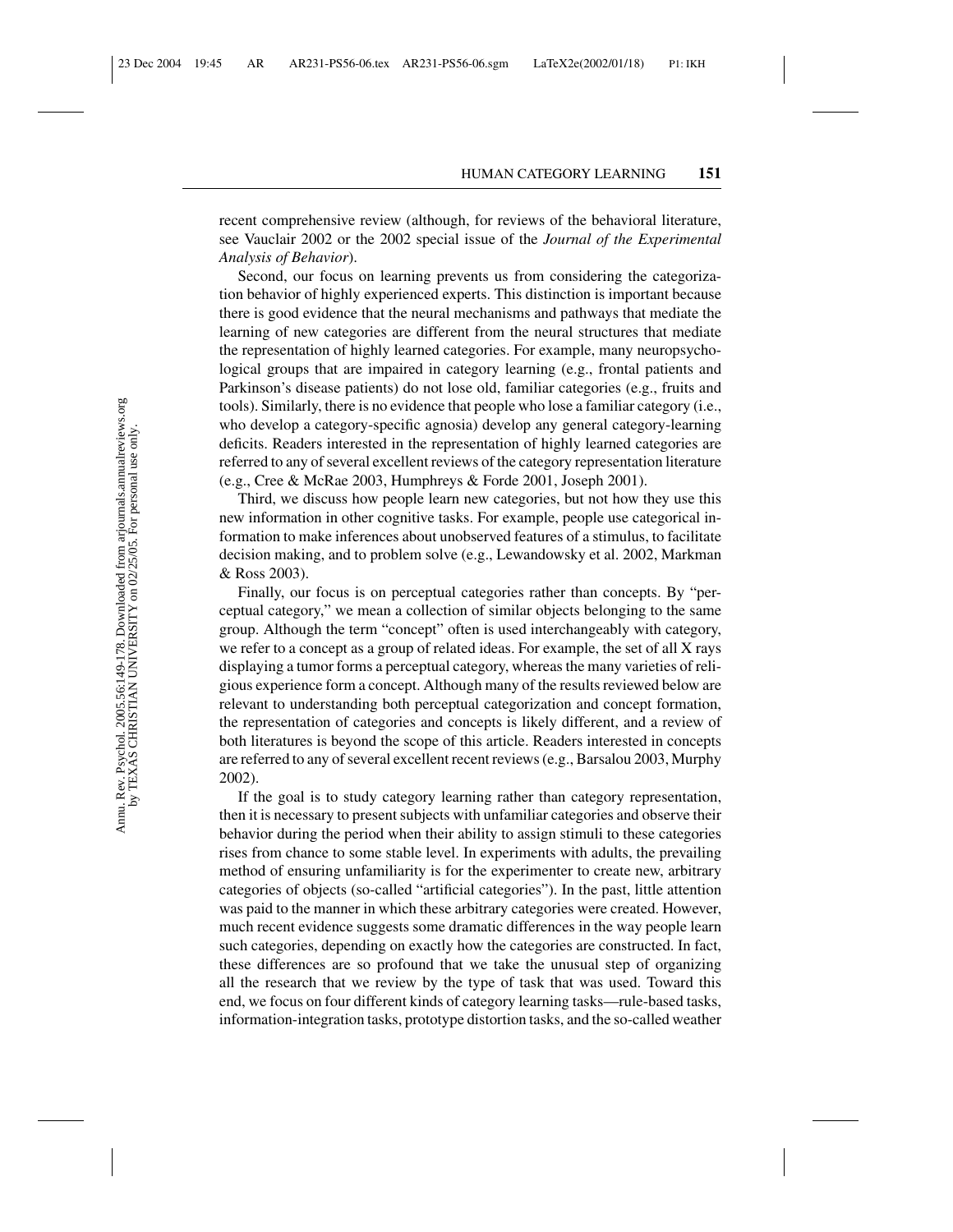prediction task. The next section briefly reviews some important early categorylearning theories. The third section describes the four basic tasks, and then sections four through eight review results from each of these tasks. Finally, we close with some general conclusions.

#### **EARLY CATEGORY-LEARNING THEORIES**

Many theories of human category learning have been proposed. The early theories virtually all assumed that humans have a single category-learning system that they use to learn all types of categories (for an exception, see Brooks 1978). A few of these theories are still important in the sense that they continue to motivate significant amounts of new research. This section briefly introduces the most important of these theories. Other sources should be consulted for a more complete discussion, and for a more thorough review of category-learning theories (e.g., Ashby & Maddox 1998, Estes 1994, Smith & Medin 1981).

Prototype theory assumes that category learning is equivalent to learning the category prototype. When an unfamiliar stimulus is then encountered, it is assigned to the category with the most similar prototype (Homa et al. 1981; Posner & Keele 1968, 1970; Reed 1972; Rosch 1973, 1975; Smith & Minda 1998).

Exemplar theory assumes that category learning is a process of learning about the exemplars that belong to the category. When an unfamiliar stimulus is encountered, its similarity is computed to the memory representation of every previously seen exemplar from each potentially relevant category. The stimulus is then assigned to the category for which the sum of these similarities is greatest (Brooks 1978; Estes 1986, 1994; Hintzman 1986; Lamberts 2000; Medin & Schaffer 1978; Nosofsky 1986).

Decision bound theory assumes subjects partition the stimulus space into response regions. When presented with an unfamiliar stimulus, the subject determines which region the percept is in, and then emits the associated response. The partition between regions associated with competing responses is called the decision bound. Category learning is the process of either learning the decision bound or else of learning the regions associated with each response (Ashby & Gott 1988, Ashby & Townsend 1986, Maddox & Ashby 1993).

#### **CATEGORY-LEARNING TASKS**

As mentioned above, this article focuses on four different kinds of category learning tasks. Rule-based tasks are those in which the categories can be learned via some explicit reasoning process. Frequently, the rule that maximizes accuracy (i.e., the optimal strategy) is easy to describe verbally (Ashby et al. 1998). In the most common applications, only one stimulus dimension is relevant, and the subject's task is to discover this relevant dimension and then to map the different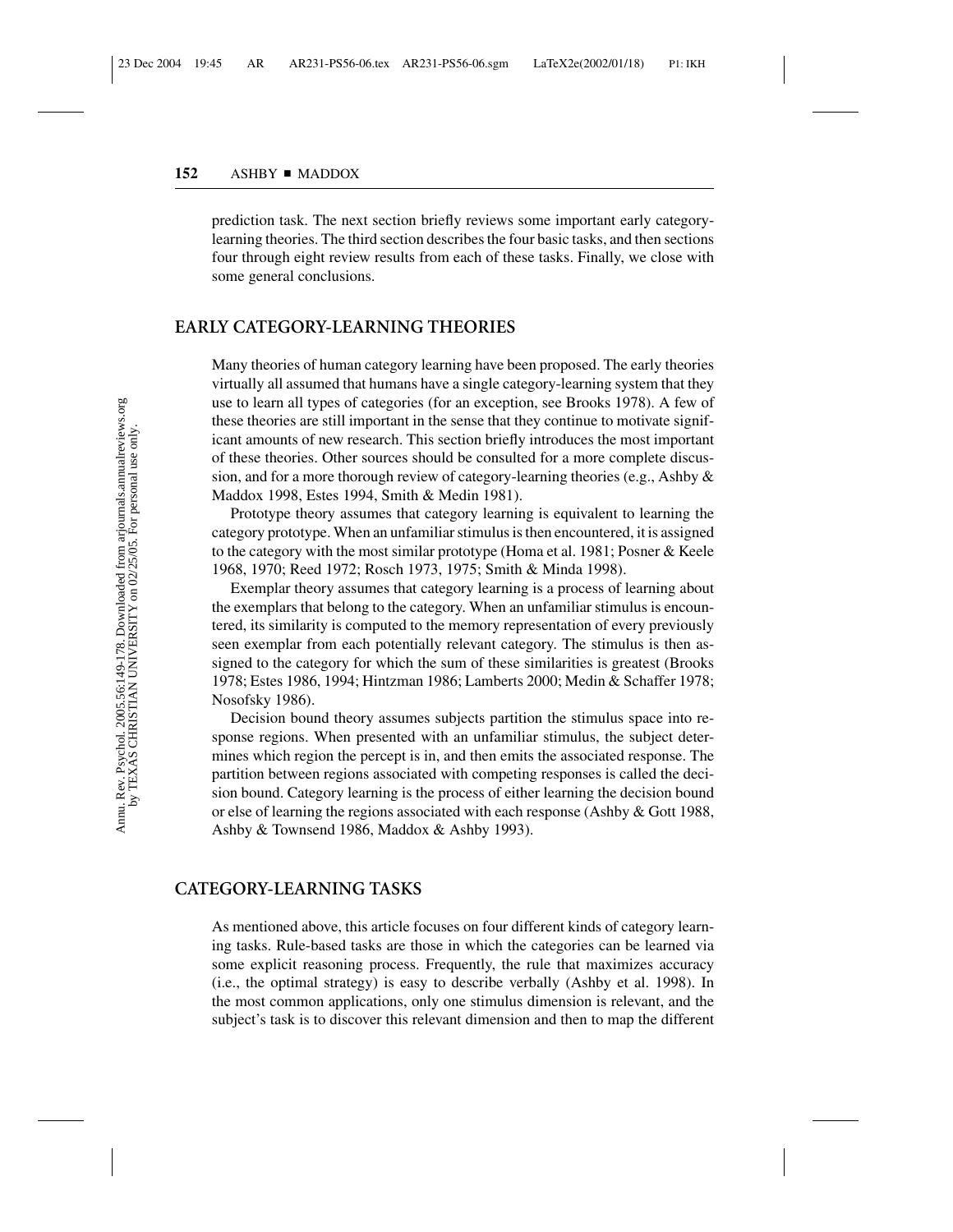dimensional values to the relevant categories. However, there is no requirement that the rule that maximizes accuracy (i.e., the optimal rule) in rule-based tasks is one-dimensional. For example, a conjunction rule (e.g., respond A if the stimulus is small on dimension *x* and small on dimension *y*) is a rule-based task because it is easy to describe verbally.

Information-integration category learning tasks are those in which accuracy is maximized only if information from two or more stimulus components (or dimensions) is integrated at some predecisional stage (Ashby & Gott 1988). Perceptual integration could take many forms—from computing a weighted linear combination of the dimensional values to treating the stimulus as a gestalt. In many cases, the optimal strategy in information-integration tasks is difficult or impossible to describe verbally (Ashby et al. 1998). Real-world examples of informationintegration tasks are common. For example, deciding whether an X ray shows a tumor requires years of training, and expert radiologists are only partially successful at describing their categorization strategies.

Examples of rule-based and information-integration categories that might be used in experimental research are shown in Figure 1. In both cases, the two contrasting categories are composed of circular sine-wave gratings (i.e., disks in which luminance varies sinusoidally). Examples are shown in Figure 1*a*. The disks are all of equal diameter, but they differ in spatial frequency (i.e., the frequency of the sine wave) and (sine-wave) orientation. Each symbol in Figures 1*b* and 1*c* denotes the spatial frequency and orientation of a sine-wave grating. Category A exemplars are denoted by pluses and category B exemplars are denoted by circles. In each condition, there are two distinct categories that do not overlap, so perfect accuracy is possible. Also shown in Figures 1*b* and 1*c* are the decision bounds that maximize categorization accuracy. In the rule-based task (Figure 1*b*), the optimal bound, denoted by the vertical line in Figure 1*b*, requires observers to attend to spatial frequency and ignore orientation. This bound has a simple verbal description: "Respond A if the bars are thick and B if they are thin." In the information-integration task (Figure 1 $c$ ), which was generated by rotating the rule-based categories by 45◦, equal attention must be allocated to both stimulus dimensions. In this task, there is no simple verbal description of the optimal decision bound.

Note that we use the word "rule" more narrowly than is common in the psychological literature, where it is often used to refer to any strategy from an explicit reasoning process to any algorithm that can be expressed formally. In particular, we define "rule-based strategy" narrowly to refer specifically to an explicit reasoning process. Note that according to this criterion, there is no limit on the complexity of the optimal rule in rule-based tasks. However, as the complexity of the optimal rule increases, its salience decreases and it becomes less likely that observers will learn the associated categories through an explicit reasoning process. Thus, the boundary is fuzzy between rule-based and information-integration tasks. Tasks in which the optimal rule is one-dimensional are unambiguously rule-based (at least with separable stimulus dimensions), and tasks in which the optimal rule is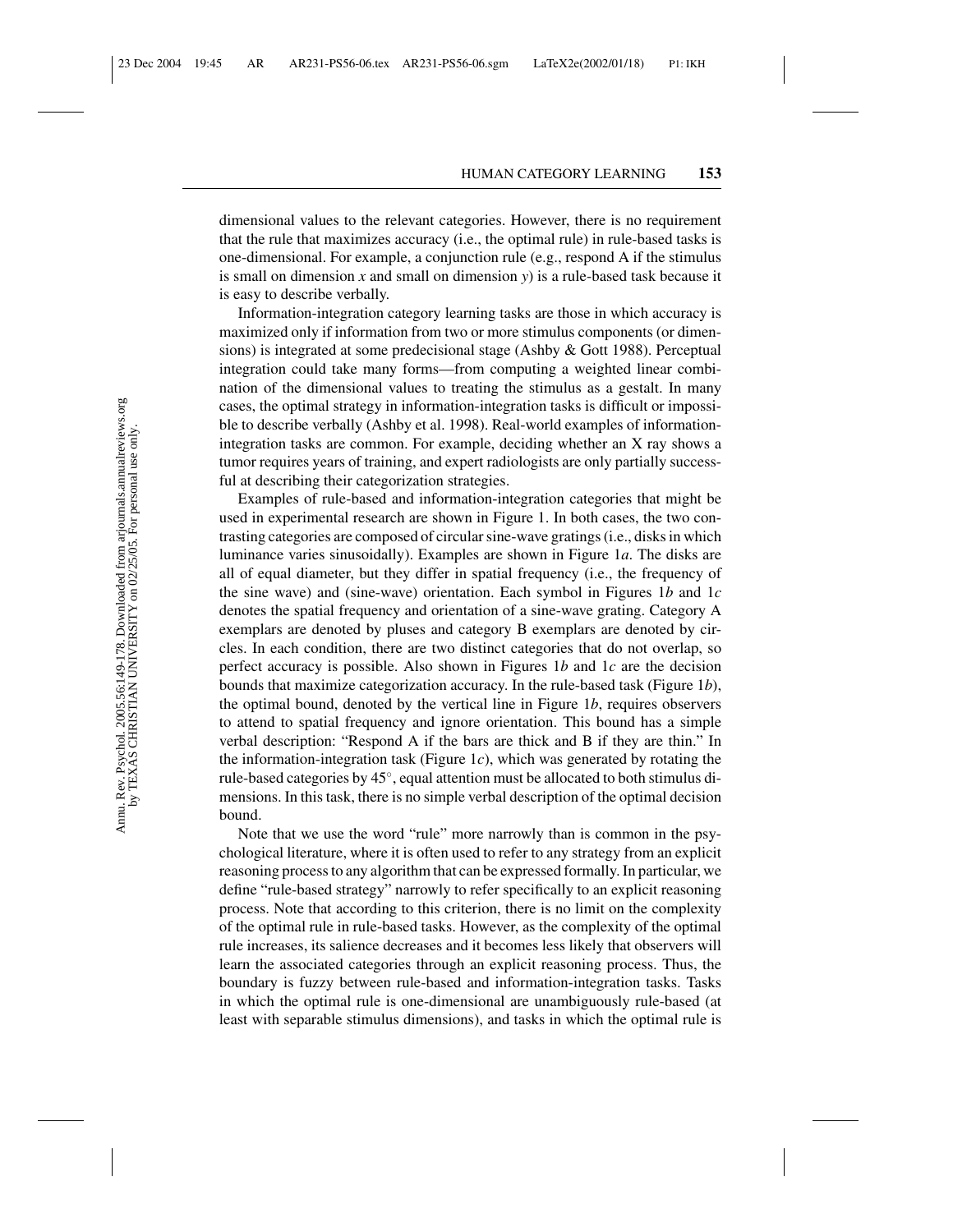significantly more complex than a conjunction rule almost never are rule-based. In between, the classification is not so clear-cut.

It is also important to emphasize that the terms "rule-based" and "informationintegration" make no assumptions about how people learn these different category structures in any particular application. For example, there is evidence that pigeons can learn both types of category structures (Herbranson et al. 1999), but no one would claim that they learn rule-based categories via an explicit reasoning process. The question of how people learn rule-based and information-integration categories is strictly empirical. As such, this particular classification of categorization tasks is useful only because there are many interesting empirical dissociations between the two tasks (e.g., Ashby et al. 1999, 2002, 2003; Ashby & Waldron 1999; Maddox et al. 2003).

Prototype distortion tasks are a third type of category-learning task in which each category is created by first constructing a category prototype (Posner & Keele 1968, 1970). The other exemplars of the category are then created by randomly distorting the prototype. In the most popular prototype distortion task, each stimulus is a random pattern of (often nine) dots. One pattern is selected as the category prototype and then the other category exemplars are created by randomly perturbing the location of each dot in the prototype. Examples are shown in Figure 2.

The final category-learning task we consider is the so-called weather prediction task. Stimuli in this task are tarot cards; each displays a unique geometric pattern. The subject's task is to decide if the particular constellation of cards that is shown signals "rain" or "sun." The actual outcome is determined by a probabilistic rule based on the individual cards.



**Figure 2** Stimuli that might be used in a prototype distortion category-learning task.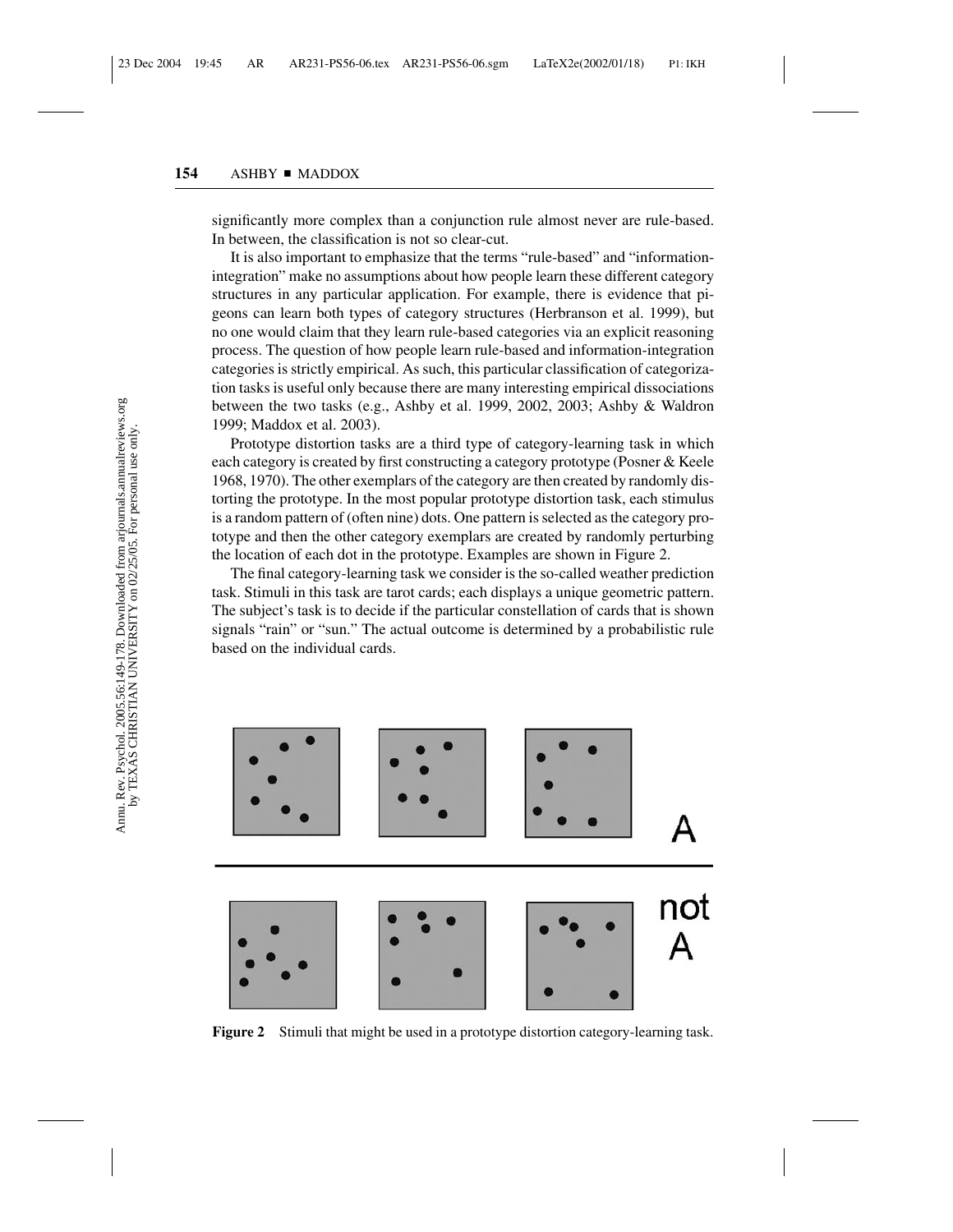#### **RULE-BASED TASKS**

#### **Introduction**

As mentioned above, rule-based tasks are those in which it is easy for subjects to describe the optimal strategy verbally. In general, several conditions must be met before a verbal description is possible. First, a semantic label must correspond to each of the stimulus properties that are relevant to the decision. In the Figure 1*b* rule-based task, the critical stimulus feature has the semantic label "width." Second, the subject must be able to attend selectively to each relevant stimulus property. For example, it is possible to verbalize a rule such as "Respond A if the saturation of the color patch is high, respond B if saturation is low." Even so, people are not good at attending selectively to saturation and ignoring irrelevant variations in hue and brightness, so it is unlikely that people would spontaneously experiment with such rules. In the selective attention literature, a stimulus feature that can be attended to selectively is said to be separable from the other stimulus features, whereas features for which it is difficult or impossible to attend selectively are said to be integral. A large and old literature is devoted to this topic (Ashby & Maddox 1994, Ashby & Townsend 1986, Garner 1974, Lockhead 1966, Shepard 1964).

The third critical property necessary for easy verbalization is that the rule for combining information from the relevant stimulus features is itself verbalizable. In general, this requires that separate decisions are first made about the level of each feature, and then these separate decisions are combined using logical operations, such as "and" and "or." Perhaps the most obvious example is a conjunction rule of the sort: "Respond A if the bars are wide *and* the orientation is steep; otherwise respond B." Note that to apply this rule the subject must first decide if the bars are narrow or wide and if the orientation is shallow or steep. Next, the outcomes of these two decisions are combined using the word "and." Thus, information from the various relevant stimulus dimensions is combined after decisions are first made about each dimension. This is in contrast to information-integration tasks in which the raw perceptual information from the relevant stimulus dimensions is combined before any decisions are made.

Other rule-based strategies that require combining decisions from separate dimensions include disjunctive and exclusive-or rules. There is no doubt that healthy adults can learn these rules without much difficulty, at least if they are given regular feedback about their response accuracy (e.g., Salatas & Bourne 1974). However, it is also quite clear that such combination rules are much less salient than simple one-dimensional rules, in the sense that people rarely experiment with such rules unless compelled to do so by the feedback they receive (Alfonso-Reese 1996, Ashby et al. 1998).

Virtually all category-learning tasks used in neuropsychological assessment are rule-based, including the widely known Wisconsin Card Sorting Test (WCST; Heaton 1981). Stimuli in the WCST are cards containing geometric patterns that vary in color, shape, and symbol number, and in all cases, the correct categorization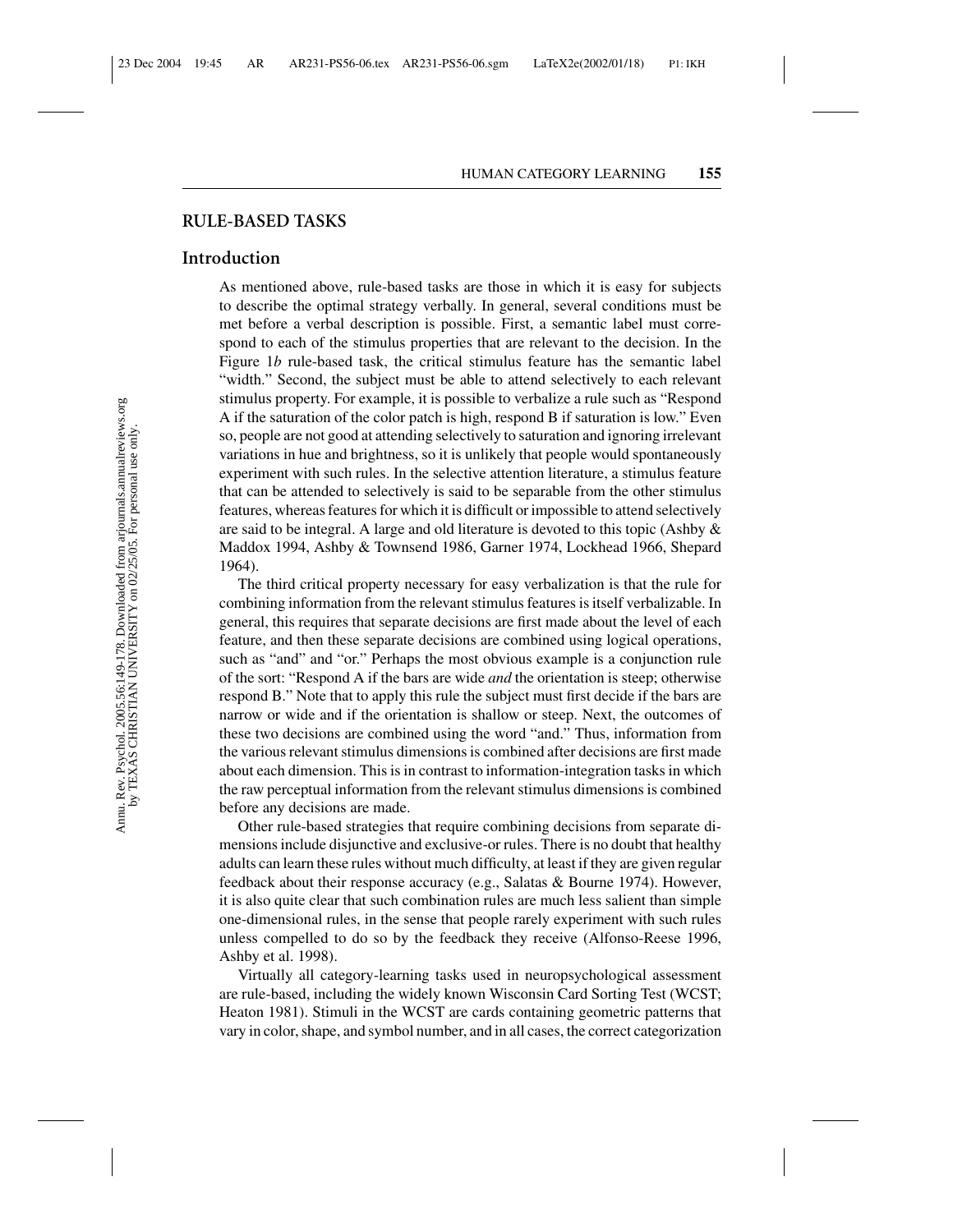rule is one-dimensional (and easy to describe verbally). Perseverative errors on the WCST are a classic symptom of frontal dysfunction (e.g., Kimberg et al. 1997).

#### **Neuropsychological Patient Data**

Although categorization has been studied in many different neuropsychological groups, the most extensive data come primarily from studies with three different groups: (*a*) patients with frontal lobe lesions, (*b*) patients suffering from a disease of the basal ganglia, typically either Parkinson's or Huntington's disease, and (*c*) patients with amnesia. Within this latter group, the most theoretically interesting are those whose amnesia was caused by damage to the medial temporal lobes. In almost all cases, however, studies with amnesiacs include a wide variety of patients, typically including some with Korsakoff's syndrome and some with medial temporal lobe amnesia.

One characteristic feature of the neuropsychological literature on category learning is its inconsistency. For each major patient group, some studies report deficits and some do not. However, as we will see, when the existing studies are partitioned according to the type of task that was used, the discrepancies largely disappear.

As mentioned above, perseverative responding on the WCST is among the most classic of all signs of frontal damage. Not surprisingly then, many studies have shown that frontal patients are impaired at rule-based category learning (see, e.g., Kimberg et al. 1997, Robinson et al. 1980). Another group with well-known deficits in rule-based category learning is Parkinson's disease patients (e.g., Ashby et al. 2003, Brown & Marsden 1988, Cools et al. 1984, Downes et al. 1989). Although later in the disease Parkinson's patients have frontal damage (primarily the result of cell death in the ventral tegmental area), the disease mainly targets the basal ganglia. The region most affected appears to be the head of the caudate nucleus (van Domburg & ten Donkelaar 1991), which is reciprocally connected to the prefrontal cortex. Thus, the rule-based category-learning deficits of frontal and Parkinson's disease patients are consistent with the hypothesis that rule-based category learning is mediated, in part, by frontal-striatal circuits (Ashby et al. 1998).

In contrast to frontal and basal ganglia disease patients, several studies have reported that amnesiacs with medial temporal lobe damage are normal in rulebased category learning (Janowsky et al. 1989, Leng & Parkin 1988). An obvious possibility is that many rule-based tasks are simple enough (e.g., the WCST) that working memory is sufficient for subjects to keep track of which alternative rules they have tested and rejected. If so, then a natural prediction is that medial temporal lobe amnesiacs should be impaired in complex rule-based tasks (e.g., when the optimal rule is disjunctive).

#### **Neuroimaging Data**

A number of neuroimaging studies have used the WCST or a rule-based task similar to the WCST. All of these have reported task-related activation in prefrontal cortex,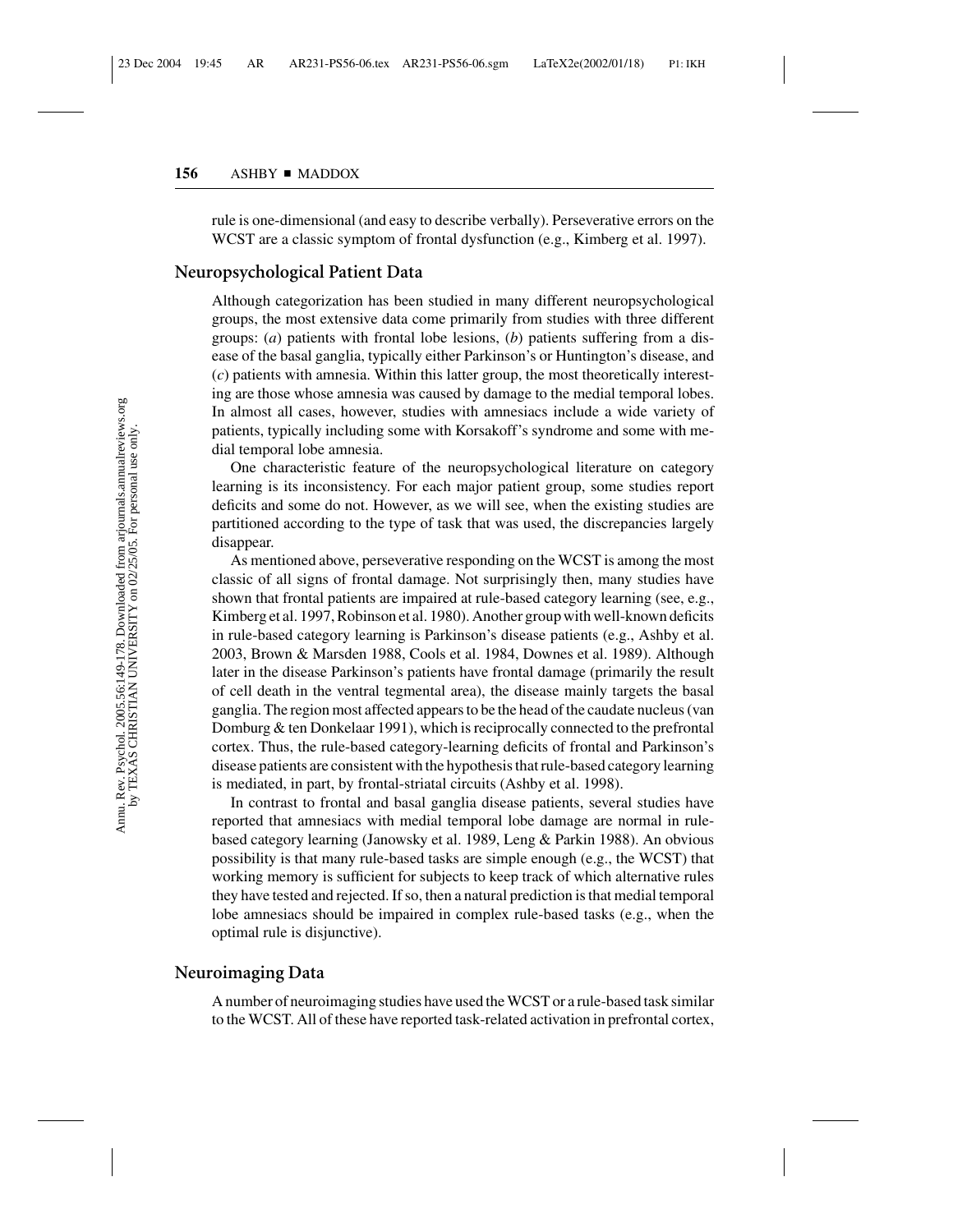most have reported activation in the head of the caudate nucleus, and at least one has reported task-related activation in the anterior cingulate (Konishi et al. 1999, Lombardi et al. 1999, Rao et al. 1997, Rogers et al. 2000, Volz et al. 1997). Converging evidence for the hypothesis that these are important structures in rulebased category learning comes from several sources. First are the many studies that have implicated these structures as key components of executive attention (Posner & Petersen 1990) and working memory (Goldman-Rakic 1987, 1995), both of which are likely to be critically important to the explicit processes of rule formation and testing that are assumed to mediate rule-based category learning. Second, a recent neuroimaging study identified the (dorsal) anterior cingulate as the site of hypothesis generation in a rule-based category-learning task (Elliott et al. 1999). Third, lesion studies in rats implicate the dorsal caudate nucleus in rule switching (Winocur & Eskes 1998). Fourth, of course, are the neuropsychological data reviewed above, which show that patient groups with damage to any of these structures are impaired in rule-based tasks.

#### **Theories of Rule-Based Category Learning**

Theories of rule-based category learning can be classified according to whether they assume that learning in rule-based tasks is not fundamentally different from other category-learning tasks, or whether they assume that rule-based learning is special. Most of the attempts to account for the results of rule-based category learning with a single system model have been by exemplar theorists. According to exemplar theory, rule-based tasks, in general, are no different from any other type of category-learning task. However, one-dimensional rules, like the one depicted in Figure 1*b*, are unique in that they encourage selective attention to a single dimension, which in turn dramatically affects the stimulus-exemplar similarity computations (Kruschke 1992, Nosofsky 1991, Nosofsky et al. 1989). In particular, increasing attention to a dimension will serve to increase the perceived differences on that dimension. As a result, the perceived separation between the Figure 1*b* rule-based categories will tend to be greater than the perceived separation between the Figure 1*c* information-integration categories. It is in this way that exemplar theory is able to account for the difficulty differences between the two tasks.

The earliest theory that applies directly to rule-based tasks is the so-called classical theory of categorization (e.g., Bruner et al. 1956, Smith & Medin 1981), which assumes that every category is represented by a set of necessary and sufficient features. When a stimulus is presented for categorization, the subject is assumed to retrieve the feature list of the relevant categories and then test whether the stimulus features match one of these feature lists. This theory accounts for performance in many rule-based tasks. For example, category A in Figure 1*b* is defined by the necessary and sufficient feature "thick bars." Similarly, the conjunction rule: "Respond A if the bars are thick and the orientation is shallow" is equivalent to the necessary and sufficient features "thick bars and shallow orientation." On the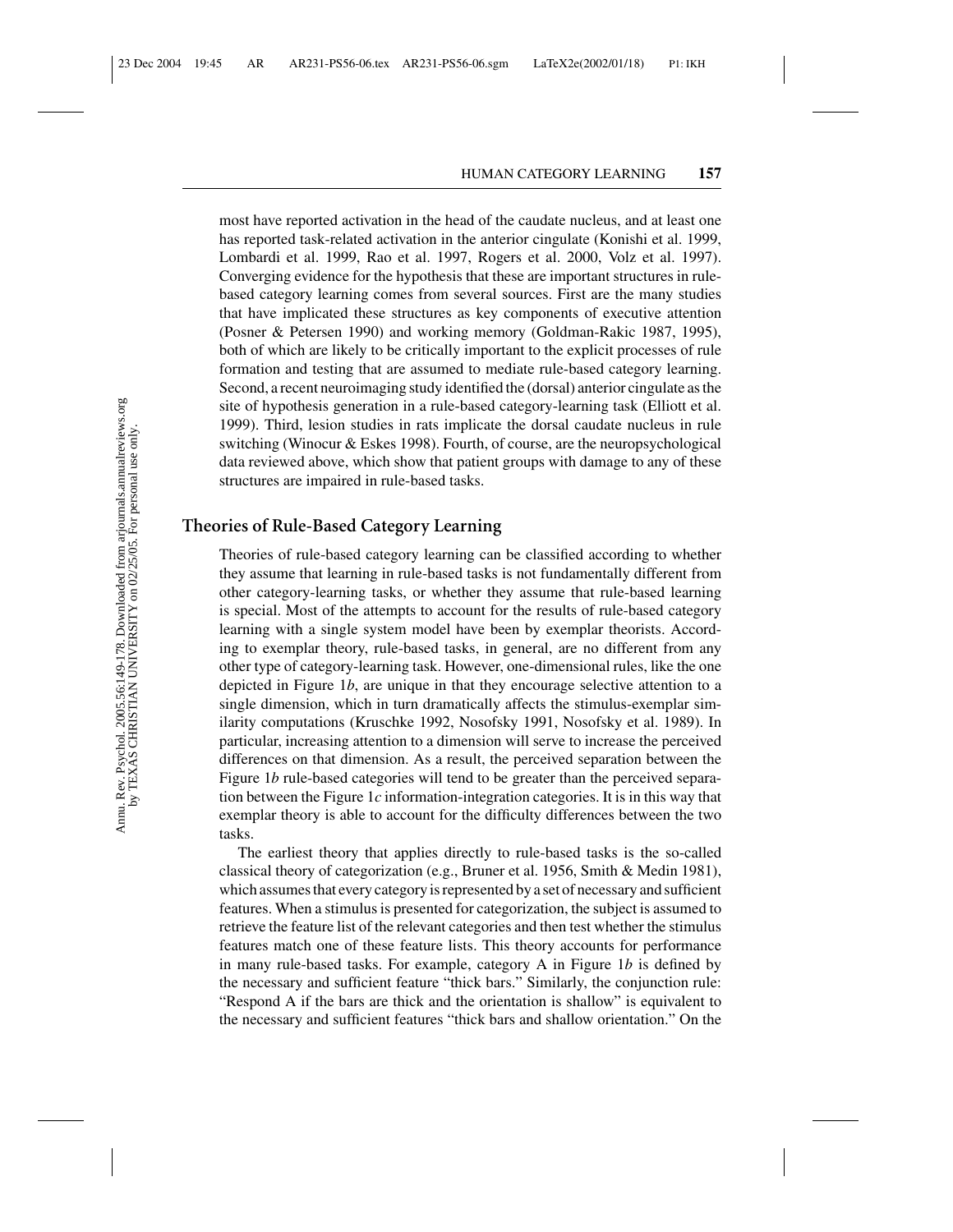other hand, in some rule-based tasks the optimal rule cannot be expressed as a set of necessary and sufficient conditions. For example, given appropriate feedback, subjects can learn disjunctive-or rules such as: "Respond A if the bars are thick and the orientation is shallow or if the bars are thin and the orientation is steep" (Salatas  $&$  Bourne 1974). Thus, it was recognized long ago that the classical theory is incomplete, even for the restricted set of rule-based tasks (e.g., Ashby & Maddox 1998, Smith & Medin 1981).

As originally proposed, classical theory was meant to apply to all categorization tasks. There have been several attempts to modernize the theory. Each of these attempts, however, has assumed that rule-based category learning is only one of several category-learning systems that humans have available (Ashby et al. 1998, Brooks 1978, Erickson & Kruschke 1998, Nosofsky et al. 1994b). The rule-based components of these various models are similar. The model that perhaps is best developed, and the only one with a neuropsychological basis, was proposed by Ashby et al. (1998) as part of the COVIS (COmpetition between Verbal and Implicit Systems) model of category learning (which also includes a procedural learning component).

The COVIS explicit system assumes that rule-based category learning is mediated primarily by an explicit, hypothesis-testing system that depends heavily on working memory and executive attention. The idea is that candidate rules are stored in working memory during the time they are being tested. COVIS assumes that subjects will continue to use the active rule until feedback or other evidence disconfirms its validity. At this point, a new rule must be instantiated. COVIS assumes that activating a new rule requires two separate processes. First, a new candidate rule must be identified or selected, and second, attention must be switched from the old rule to the new rule. The probability that any given rule will be instantiated is determined by its reinforcement history (which determines its overall salience), the tendency of the subject to select novel hypotheses (which is assumed to depend on cortical dopamine levels; Ashby et al. 1999), and the tendency of the subject to perseverate (which is assumed to depend on basal ganglia dopamine levels). Ashby and his colleagues proposed, and presented evidence in support of the hypothesis, that the selection operation is mediated cortically, by the anterior cingulate and possibly also by the prefrontal cortex, and that switching is mediated by the head of the caudate nucleus. A review of this evidence is beyond the scope of this article (see Ashby et al. 1998, 1999).

#### **INFORMATION-INTEGRATION TASKS**

As mentioned above, information-integration category-learning tasks are defined as those in which accuracy is maximized only if information from two or more stimulus components (or dimensions) is integrated at some predecisional stage. Typically, the optimal rule is difficult or impossible to describe verbally (Ashby et al. 1998).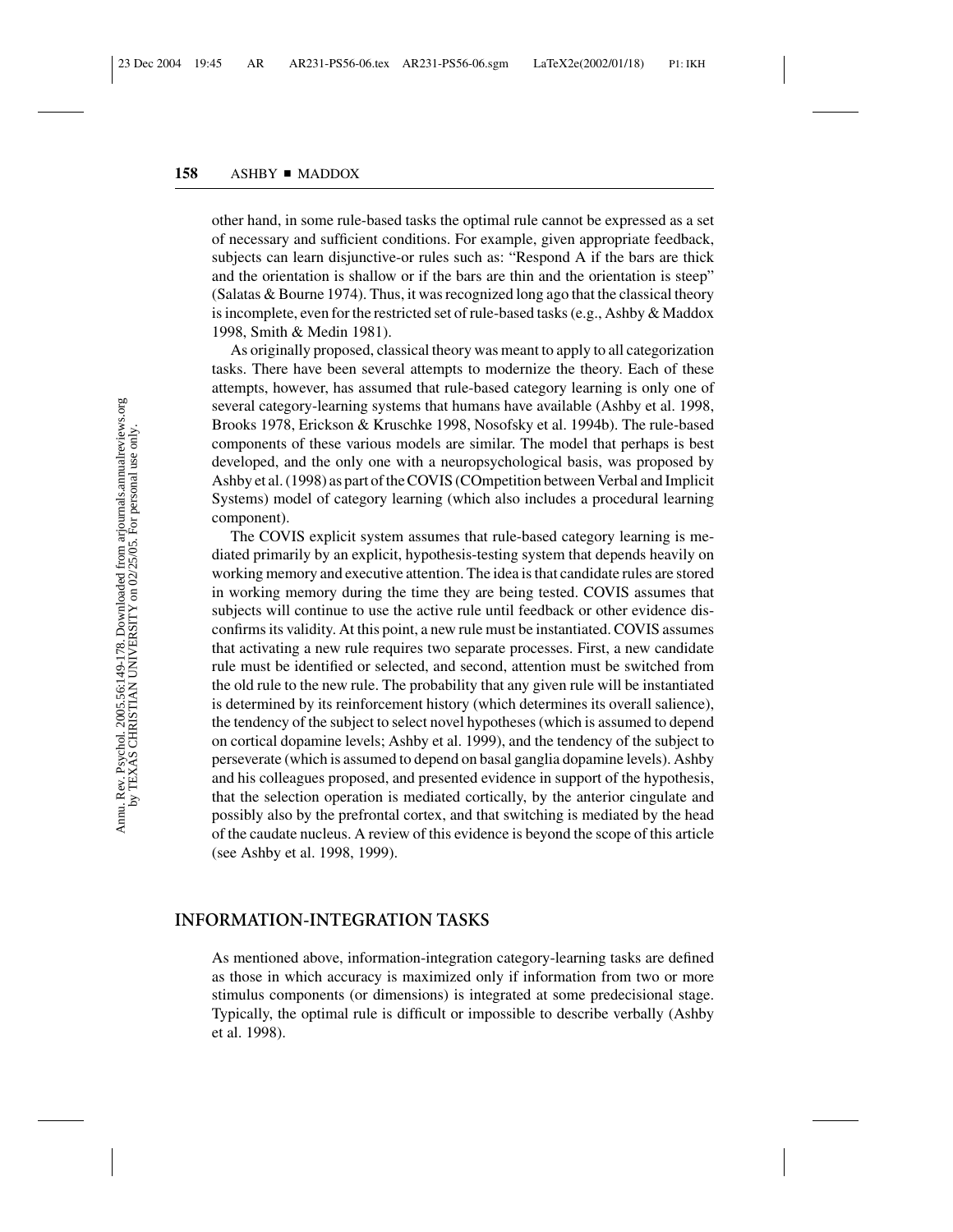## **Category-Learning Limits in Information-Integration Tasks**

An important theoretical and practical question is whether there are limits on the complexity of information-integration category structures that can be learned. One of the first research efforts to address this question focused on comparing learning in linearly and nonlinearly separable categories. A pair of categories is linearly separable if optimal performance can be achieved by making category decisions based on the magnitude of a linear combination of dimensional values (or equivalently, if a linear decision bound is optimal). Categories are nonlinearly separable if optimal performance depends on a nonlinear combination of dimensional values (i.e., if the optimal bound is nonlinear). Prototype theory predicts that nonlinearly separable category structures should be impossible to learn, at least if each category contains only a single prototype (Ashby & Gott 1988), whereas exemplar models predict no consistent advantage for linearly or nonlinearly separable categories. Medin & Schwanenflugel (1981) compared linearly and nonlinearly separable category learning using a small number of stimuli constructed from binary-valued dimensions and found no advantage for linearly separable structures. Ashby and colleagues (Ashby & Gott 1988; Ashby & Maddox 1990, 1992) compared linearly and nonlinearly separable category learning using a large number of stimuli constructed from continuous-valued dimensions. They found a consistent advantage for linearly separable categories, with nonlinearly separable category learning often requiring numerous experimental sessions. Despite their greater difficulty, however, the fact that people can learn nonlinearly separable categories effectively falsifies the standard prototype-theory account of information-integration category learning. Even so, there is evidence that early in learning people may abstract prototypes in some information-integration tasks (Minda & Smith 2001; Smith & Minda 1998, 2002).

McKinley & Nosofsky (1995) examined category learning when the categories were composed of a large number of unique exemplars sampled from mixtures of bivariate normal distributions. Although some subjects were able to learn the categories fairly well, a large number failed to learn even after seeing nearly 4000 exemplars over a full week of training. These data present a challenge to exemplar theory because after such extensive training, exemplar theory predicts nearly optimal performance, no matter what the category structures (Ashby & Alfonso-Reese 1995). In a related study, Ashby et al. (2001) compared two-category learning where the optimal decision bound was quadratic, with four-category learning where the optimal bound separating each pair of categories was quadratic. As in previous studies (e.g., Ashby & Maddox 1992), learning was good in the twocategory case, and the best fitting model assumed subjects used quadratic bounds. In the four-category case, however, learning was worse, and the best fitting model assumed subjects used suboptimal linear bounds to separate each pair of categories. Taken together, these two data sets suggest that there is an upper bound on the complexity of information-integration category structures that can be learned (in a reasonable amount of time) and that this upper bound is greater than a single quadratic curve but less than a set of such curves.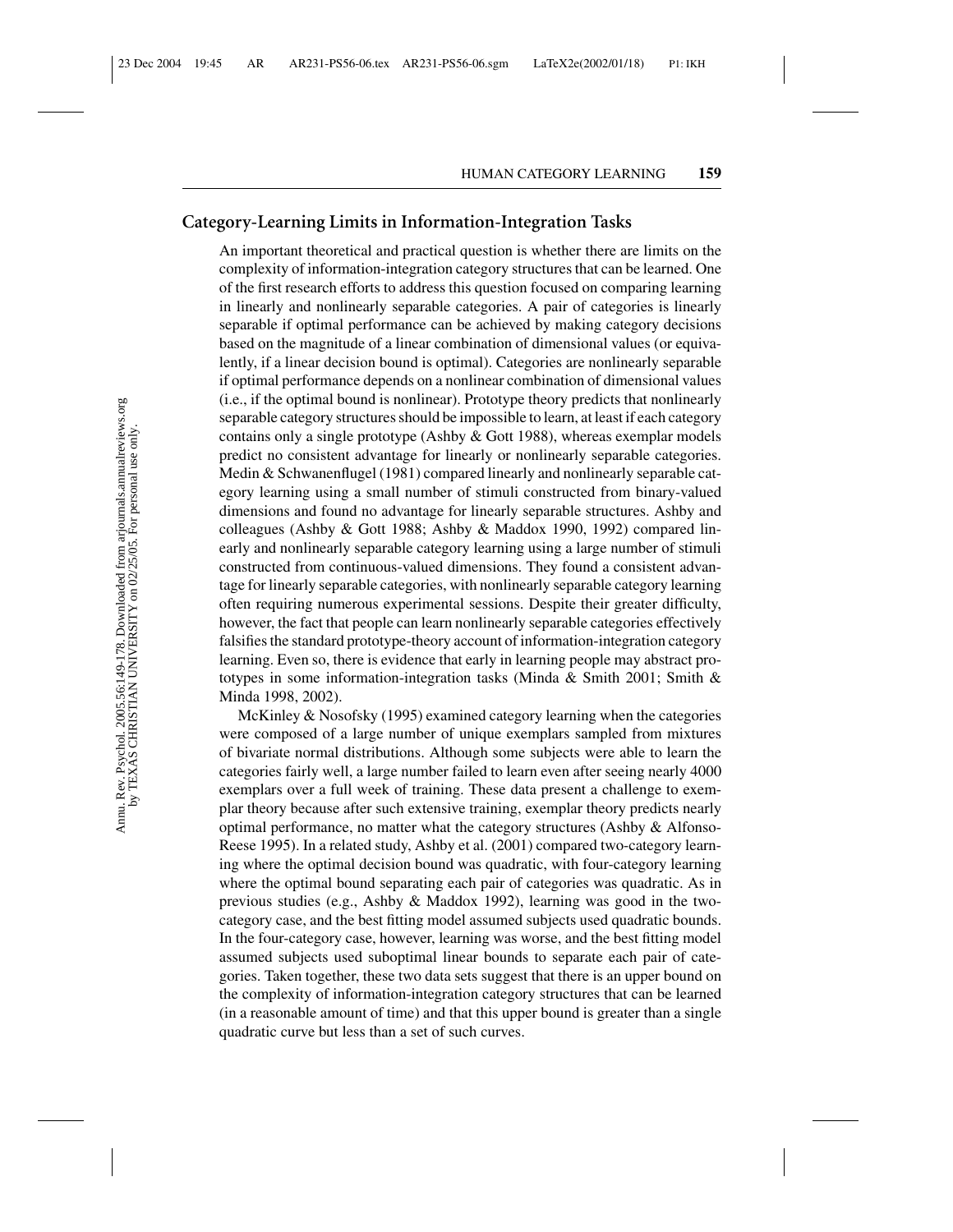## **Neuropsychological Patient Data**

Over the past several years, a number of studies of information-integration category learning have been conducted in brain-damaged populations. The focus has been on patients with medial temporal lobe amnesia or striatal damage (e.g., patients with Parkinson's disease or Huntington's disease). Filoteo et al. (2001b) tested the ability of amnesiacs to learn a highly nonlinear information-integration rule when the categories were normally distributed and a large number of unique stimuli were sampled from each category. Over the full 600 trials of the experiment, the performance of amnesiacs and controls was equivalent. One patient and one control returned for a second session on the following day. During the first block of trials on the second day, the amnesiac and control again showed equivalent performance, and in fact, performance during the first block of the second session was slightly better than during the final block of trials from the first session. Some researchers have argued that amnesiacs learn categorization rules using working or short-term memory processes (Nosofsky & Zaki 1998, Palmeri & Flanery 1999). The day 2 results of Filoteo et al. (2001b) argue against this possibility. Instead, these findings indicate that the categorization rule was retained over the one-day delay period and argue strongly against the hypothesis that working memory or explicit declarative memory mediates information-integration category learning.

Filoteo et al. (2001a) and Maddox & Filoteo (2001) tested the ability of Huntington's disease and Parkinson's disease patients to learn the same category structures used by Filoteo et al. (2001b). Over the full 600 trials of the experiment, both patient groups showed a consistent performance decrement, suggesting an involvement of the striatum in nonlinear information-integration category learning. On the other hand, Ashby et al. (2003) found that Parkinson's disease patients learned as well as an age-matched control group in an information-integration task with linearly separable categories. More recently, Filoteo et al. (2004) compared the ability of Parkinson's disease patients to learn a linear and a nonlinear information-integration rule. The linear results replicated the Ashby et al. (2003) results—that is, the Parkinson's disease patients were not impaired in learning linearly separable categories. On the other hand, the same patients were impaired in the nonlinear condition, but only later in training. Thus, these studies suggest that Parkinson's disease subjects are impaired in information-integration tasks, but only if the category structures are complex (as, e.g., when the categories are nonlinearly separable).

#### **Neuroimaging Data**

To date, only one neuroimaging study of information-integration category learning has been conducted (although see the section on the weather prediction task). Seger & Cincotta (2002) reported significant striatal and lateral occipital activation by a group of subjects who had already had extensive training in the task.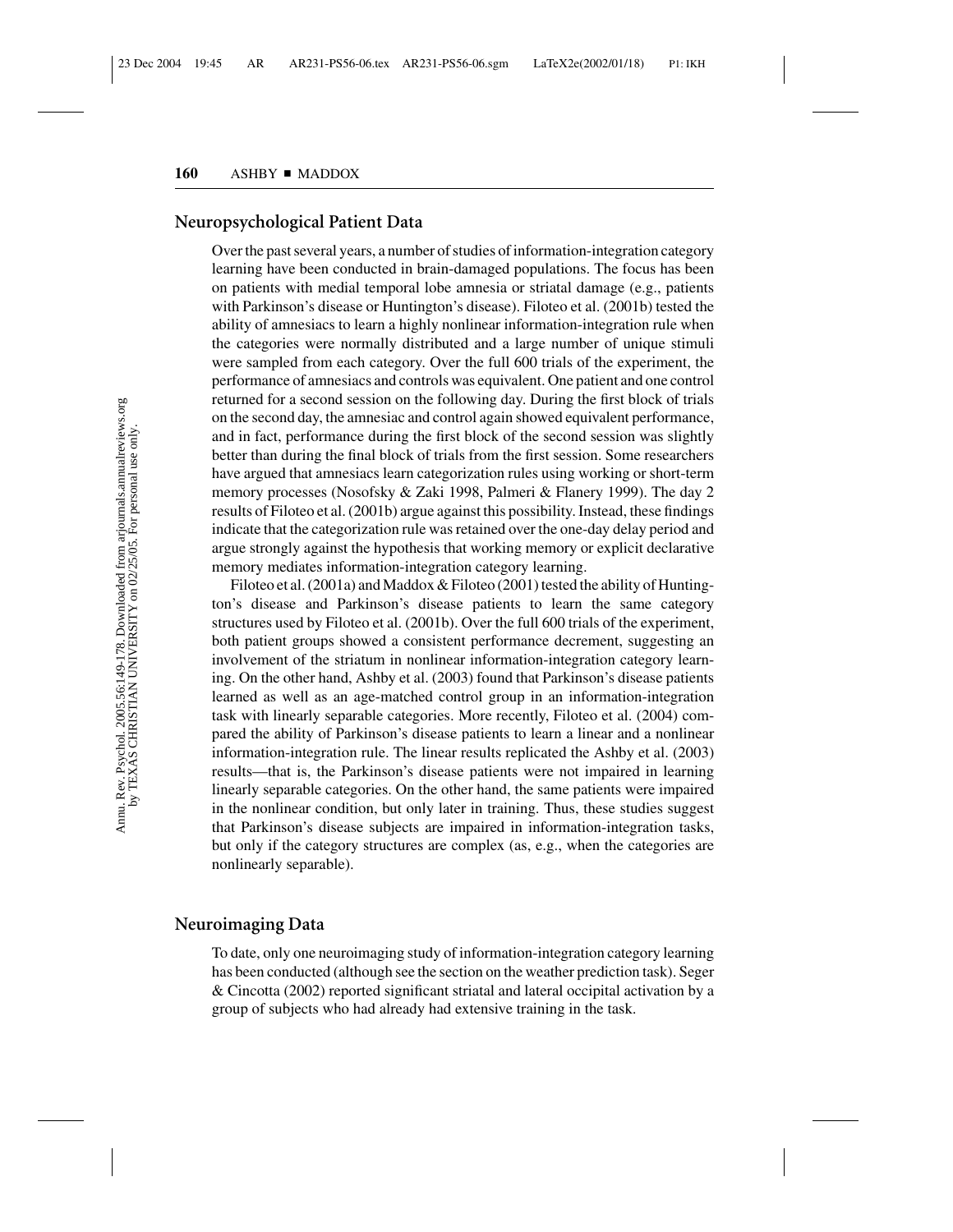## **Theories of Information-Integration Category Learning**

There are a number of successful theories of information-integration category learning. These can be classified into two types: parametric and nonparametric (see Ashby & Alfonso-Reese 1995 for a detailed discussion). Parametric classifiers assume either that the categories have a specific type of structure (e.g., normal distributions) or that the categorization boundary has a specific functional form (e.g., linear). Nonparametric classifiers make no assumptions about category structure or categorization boundaries.

Simple prototype models (Reed 1972, Smith & Medin 1981) are parametric because they assume a linear decision bound (Ashby & Gott 1988). For this reason, as mentioned above, they can be rejected as a general theory of informationintegration category learning because humans can learn nonlinear decision bounds (see, e.g., Ashby & Maddox 1992, Medin & Schwanenflugel 1981).

Exemplar models are nonparametric because they assume that every exemplar presented is stored in memory along with the appropriate category label. Because all category information is retained (although perhaps in a degraded form), exemplar models predict that, under very general conditions, subjects should eventually respond almost optimally, no matter how complex the categories (Ashby & Alfonso-Reese 1995). For this reason, despite the enormous success of this class of models, the failure of subjects to respond optimally in complex informationintegration tasks (e.g., Ashby et al. 2001, McKinley & Nosofsky 1995) suggests that exemplar models may be too powerful. In addition, the only current neurobiological hypotheses about the exemplar-memory process attach a critical role to the hippocampus (Pickering 1997). As such, the finding that medial temporal lobe amnesiacs are relatively normal at information-integration category learning is problematic for the hypothesis that exemplar theory is adequate as a general theory of categorization in information-integration tasks.

Decision bound models can be parametric or nonparametric depending on whether they assume subjects learn decision bounds (parametric) or assign responses to regions (nonparametric). In this latter case, the bound is simply the partition between regions associated with contrasting responses.

Ashby & Waldron (1999) conducted a critical test of whether category learning in information-integration tasks is parametric or nonparametric. Previous research (reviewed above) showed that people can learn either linear or nonlinear (e.g., quadratic) information-integration decision bounds. If humans are parametric classifiers, then some categorical information must signal whether they should use a linear bound or a nonlinear bound. Ashby & Waldron (1999) constructed categories in which all statistical information that could be readily estimated (e.g., means, variances, and covariances) signaled that a parametric classifier should use a linear decision bound, but for which the optimal bound was quadratic. In a second condition, the statistical information signaled that a nonlinear bound should be used, but the optimal bound was linear. All known parametric classifiers predict that subjects will use a decision bound of the wrong type in these two conditions.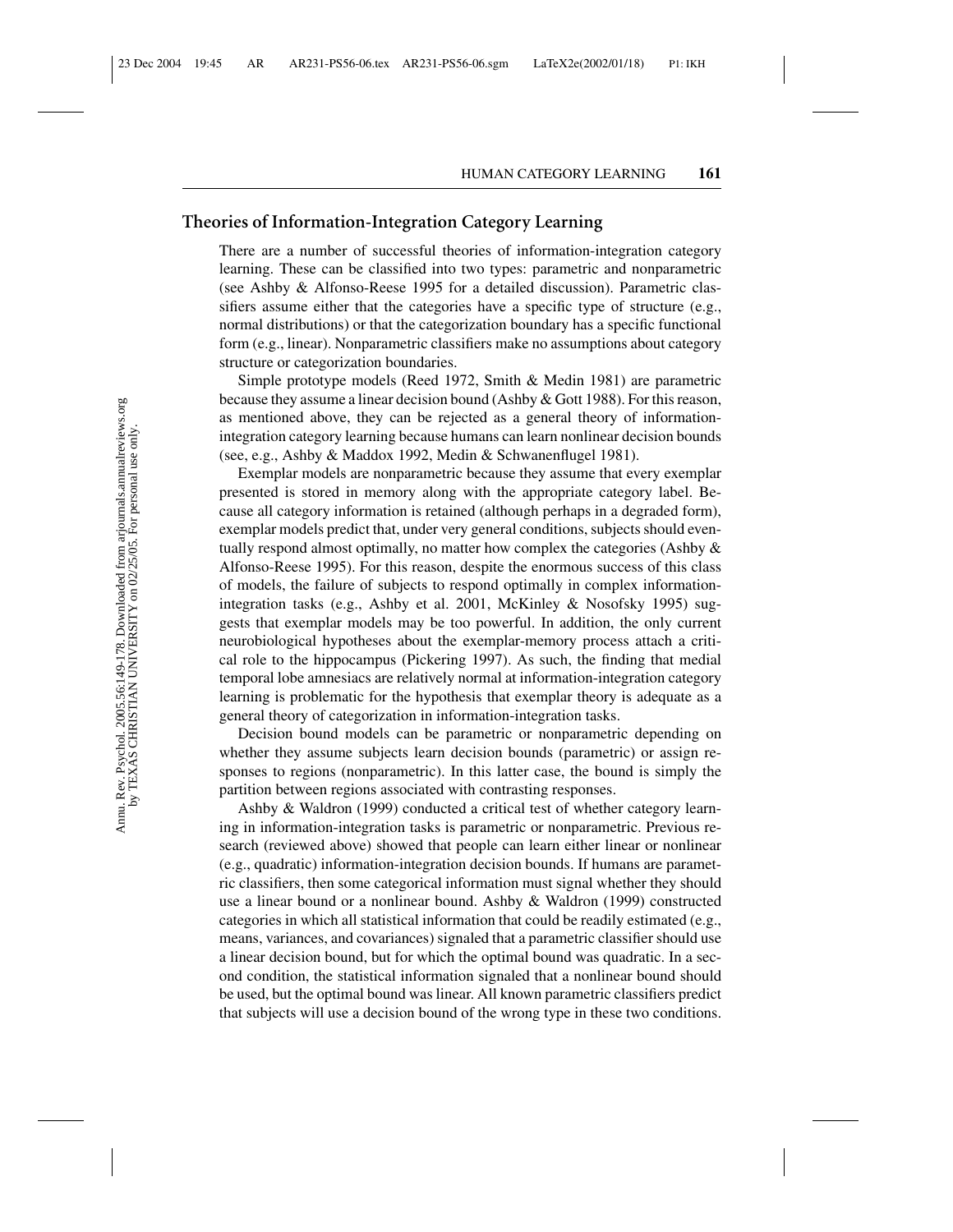Yet, the data of every subject (who did not use a rule-based strategy) were best fit by a bound of the optimal type. These results provide strong evidence against all known parametric classifiers, including prototype models, and decision bound models that assume people learn decision bounds. At the same time, the Ashby & Waldron (1999) results support nonparametric classifiers, such as exemplar models and decision bound models that assume people learn to assign responses to regions of perceptual space.

As a model of the latter type, Ashby & Waldron (1999) proposed a nonparametric decision bound model called the striatal pattern classifier. Other nonparametric decision-bound-type models include Anderson's (1991) rational model, and Love et al.'s (2004) SUSTAIN (Supervised and Unsupervised Stratified Adaptive Incremental Network) model. Each of these models can be loosely described as multiple prototype (or cluster) models because perceptually similar category exemplars tend to be grouped or clustered together. For the most part, all three models can account for the observed complexity limits on the learning of information-integration category structures, but the rational and SUSTAIN models make no attempt to account for the neuropsychological and neuroimaging data, and neither proposes a neurobiological account of information-integration category learning.

The striatal pattern classifier, on the other hand, offers a computational model of the procedural-learning-based system proposed in COVIS, and it proposes a neurobiological interpretation. In brief, the model assumes that information-integration category learning is mediated primarily within the tail of the caudate nucleus (for visual stimuli). Two key neurophysiological features make this system a good candidate for information-integration category learning. First, all of visual cortex (except area V1) projects directly to the tail of the caudate, and these projections are characterized by massive convergence (i.e., of approximately 10,000 to 1; Wilson 1995). This convergence causes the decision space represented in the caudate nucleus to have much lower resolution than the perceptual space represented in visual cortex, and is assumed to account for the complexity limits on information-integration category learning reviewed above. Second, the tail of the caudate receives dopaminergic input from the substantia nigra that is widely thought to serve as a reward-mediated feedback signal (e.g., Schultz 1992, Wickens 1993). The idea is that an unexpected reward causes dopamine to be released from the substantia nigra into the tail of the caudate, and that the presence of this dopamine strengthens recently active synapses. The next section reviews a number of empirical results that are thought to be directly attributable to unique features of this feedback system.

The striatal pattern classifier is consistent with much of the neuropsychological and neuroimaging data reviewed above. For example, the model predicts that amnesiacs should show normal information-integration category learning, whereas patients with striatal damage (Parkinson's and Huntington's patients) should be impaired. In addition, the model predicts that there should be striatal activation during information-integration category learning. In addition, although speculative at this point, it seems reasonable to suppose that the learning of complex nonlinear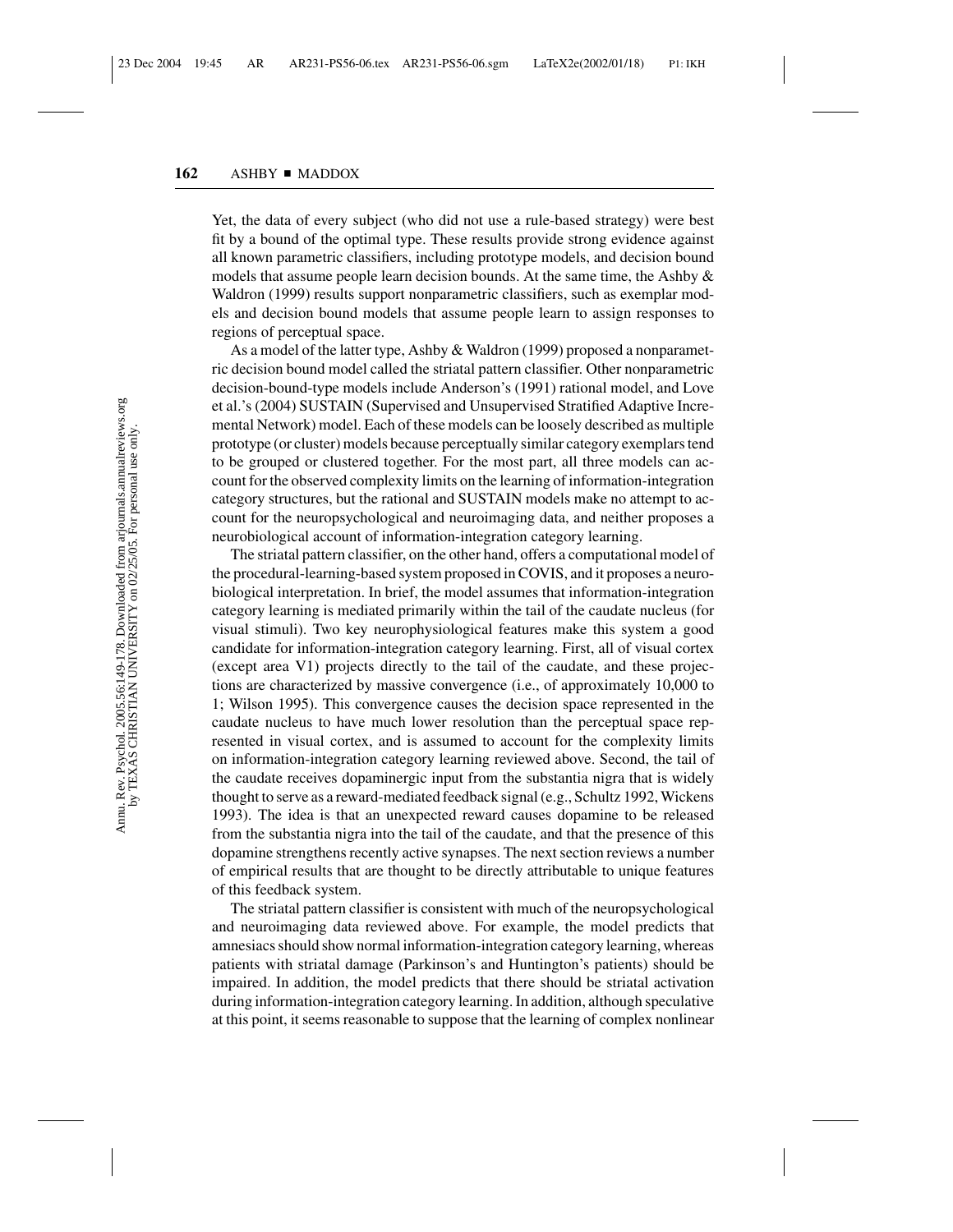information-integration category structures requires a higher resolution in the tailof-the-caudate decision space than the learning of simpler linear informationintegration category structures. Because the tail of the caudate is dysfunctional in Parkinson's disease, the model makes the natural prediction that Parkinson's disease patients should be especially impaired in nonlinear information-integration category learning. Each of these predictions was supported by the data reviewed above.

## **DISSOCIATIONS BETWEEN RULE-BASED AND INFORMATION-INTEGRATION CATEGORY LEARNING**

In a seminal study, Shepard et al. (1961; Shepard & Chang 1963) examined category learning in six tasks constructed from different stimulus-category assignments of the same 8 three-dimensional binary-valued stimuli (for replications and extensions, see Nosofsky et al. 1994a, Nosofsky & Palmeri 1996, Smith et al. 2004). These included rule-based, information-integration, and unstructured (memorization) tasks. Results showed that the one-dimensional task was easiest to learn and the unstructured, memorization task was the most difficult, with the other tasks (including the information-integration task) of intermediate difficulty. One weakness of this study is that the structural properties of the categories, such as within-category coherence and between-category discriminability, were not controlled. More recently, a number of studies have compared rule-based and information-integration category learning in a variety of settings where these and other structural properties are controlled. Collectively, these data offer a serious challenge to single-system models.

Many of the studies in question were motivated by the COVIS model of category learning (Ashby et al. 1998). As outlined earlier, COVIS assumes that learning in rule-based tasks is dominated by an explicit, hypothesis-testing system that uses working memory and executive attention and is mediated primarily by the anterior cingulate, the prefrontal cortex, and the head of the caudate nucleus. In contrast, learning in information-integration tasks is assumed to be dominated by an implicit procedural-learning-based system, which is mediated largely within the tail of the caudate nucleus (Ashby et al. 1998, Ashby & Ell 2001, Willingham 1998).

A series of studies attempted to dissociate the processes involved in rule-based and structurally equivalent information-integration category learning by introducing simple experimental manipulations that are predicted by COVIS to affect processing in the procedural-learning system but not the hypothesis-testing system, or vice versa. These tests focused on predictions that the two putative systems would be affected differently by manipulations of the nature and timing of feedback, by changes in the locations of the response keys, and by adding additional demands on working memory and executive attention. The remainder of this section briefly reviews these studies (for a more detailed review, see Maddox & Ashby 2004).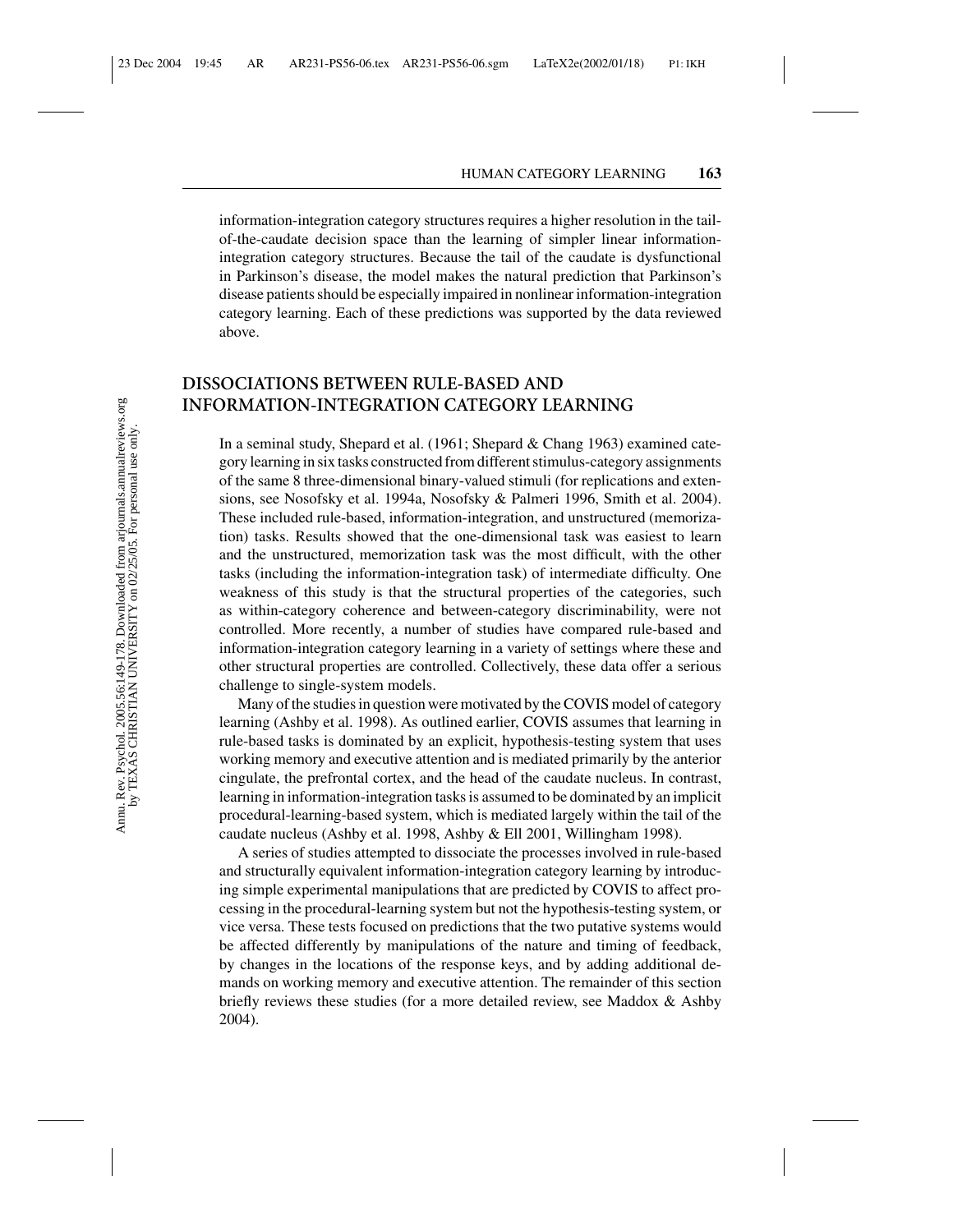Because the COVIS hypothesis-testing system is under conscious control and has full access to working memory and executive attention, the nature and timing of the feedback signal should not be critical for rule-based category learning. In contrast, a procedural-learning system that is mediated within the tail of the caudate nucleus would not be accessible to conscious awareness and is far removed from working memory.<sup>1</sup> As a result, it would depend more heavily on the nature and timing of the feedback. Several studies tested these predictions. First, observational training was found to be equally effective to traditional feedback training with rulebased categories, but with information-integration categories, a distinct advantage occurred for feedback training (Ashby et al. 2002). During observational training, subjects are informed of the category membership of each stimulus just before it appears, whereas during feedback training, the stimulus is presented and then the category label is shown immediately after the subject responds. Second, some rulebased categories can be learned without feedback of any kind, whereas there is no evidence that information-integration categories can be learned without feedback (Ashby et al. 1999). Third, delaying the feedback by as little as 2.5 seconds after the response significantly interferes with information-integration category learning, but delays as long as 10 seconds have no effect on rule-based learning (Maddox et al.).

A second set of studies tested the prediction that information-integration category learning is mediated largely by a form of procedural learning. The quintessential paradigm for studying procedural learning is the serial reaction time task (Nissen & Bullemer 1987), in which subjects press keys as quickly as possible in response to stimuli that appear in various locations on the screen. A large response time improvement is observed when the stimulus sequence is repeated, even when subjects are unaware that a sequence exists. Willingham et al. (2000) showed that changing the location of the response keys interferes with serial reaction time learning, but that changing the fingers that push the keys does not. Thus, if procedural learning is used in information-integration tasks, then switching the locations of the response keys should interfere with learning, but switching the fingers that depress the keys should not. In fact, Ashby et al. (2003) reported evidence that directly supported this prediction. They also reported that neither manipulation had any effect on rule-based category learning. Maddox et al. (2004) reported a similar sensitivity of information-integration category learning to response location. On half the trials, subjects responded "Yes" or "No" depending on whether the stimulus belonged to category A, and on half the trials they responded "Yes" or "No" depending on whether the stimulus belonged to category B. Thus, there was no consistent mapping of category label to response position. Compared to a standard

<sup>&</sup>lt;sup>1</sup>Crick & Koch (1990, 1995, 1998) offered a cognitive neuroscience theory of conscious awareness that states one can have conscious awareness only of activity in brain areas that project directly to the prefrontal cortex. The caudate nucleus does not project to the prefrontal cortex (it first projects through the globus pallidus and then the thalamus), so the Crick-Koch hypothesis predicts that we are not aware of activity within the caudate nucleus.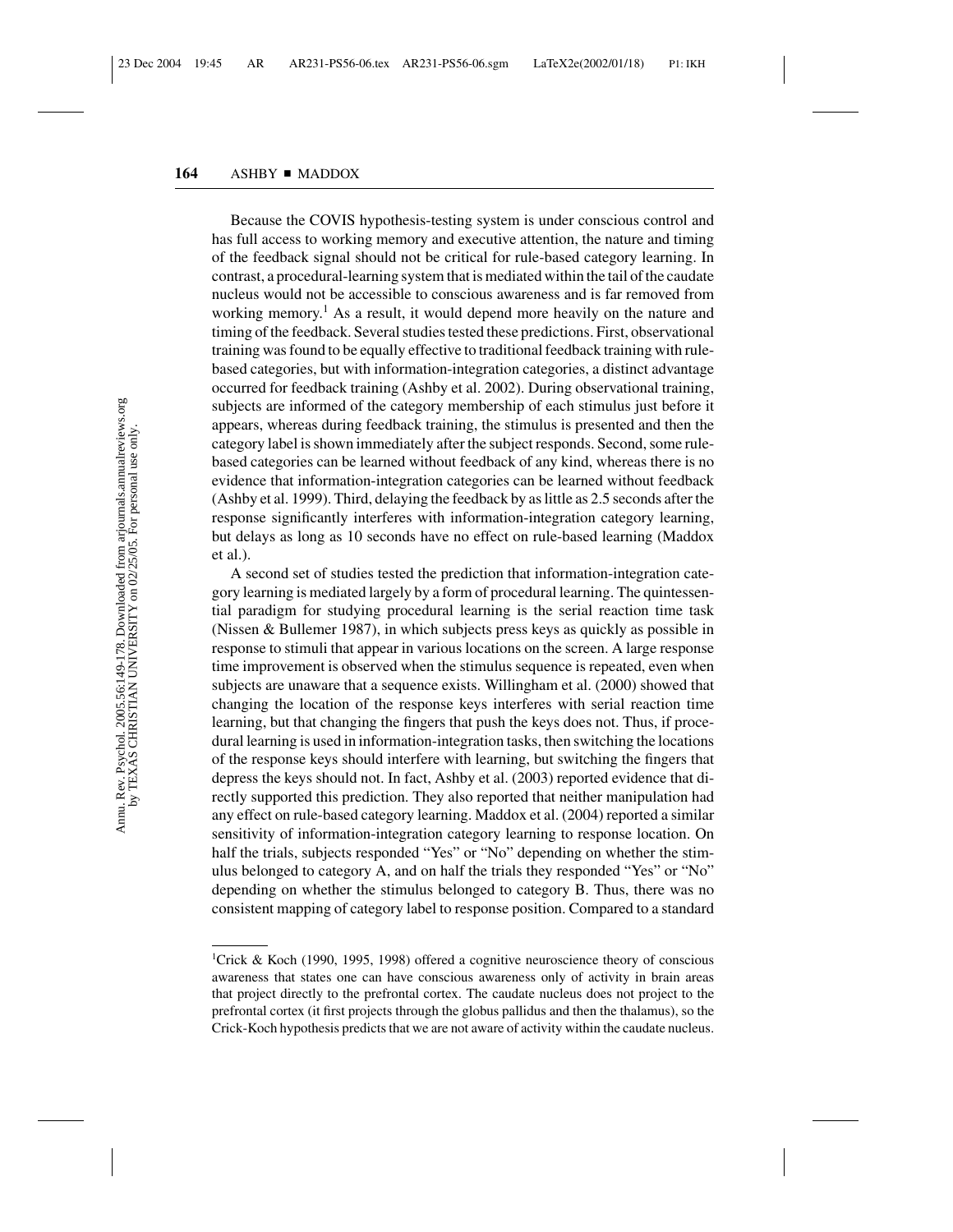control condition, learning was impaired with the information-integration categories, but not with the rule-based categories. These results provide the first direct evidence of procedural learning in perceptual categorization and suggest that the hypothesis-testing system learns abstract category labels, whereas the procedurallearning system learns response positions (for other examples of response effects in categorization, see Barsalou et al. 2003).

A third set of studies tested the prediction that rule-based category learning requires working memory and executive attention, both to select and apply the correct rule and to interpret and process the feedback signal. First, Waldron & Ashby (2001) showed that rule-based category learning was disrupted more than information-integration category learning by the simultaneous performance of a task that required working memory and executive attention (a numerical Stroop task). In a second related study, Maddox et al. (2004) required subjects to alternate categorization trials with trials of a classic memory-scanning task (Sternberg 1966). In one condition, a short delay followed categorization and a long delay followed memory scanning, whereas these delays were reversed in the other condition. Learning of the information-integration categories was unaffected by the location of the short delay, whereas rule-based category learning was significantly worse when the short delay followed categorization. This result supports the hypothesis that feedback processing requires attention and effort in rule-based categorization, but not in information-integration category learning.

#### **PROTOTYPE DISTORTION TASKS**

In prototype distortion tasks, the category exemplars are created by randomly distorting a single category prototype. As mentioned above, the most widely known example uses a constellation of dots (often 7 or 9) as the category prototype (see Figure 2 for an example), and the other category members are created by randomly perturbing the spatial location of each dot. These random dot stimuli and categories have been used in dozens of studies (e.g., Homa et al. 1979, 1981; Posner & Keele 1968, 1970; Shin & Nosofsky 1992; Smith & Minda 2002).

Two different types of prototype distortion tasks are popular—(A, B) and (A, not A). In an (A, B) task, subjects are presented a series of exemplars that are each from some category A or from a contrasting category B. The task of the subject is to respond with the correct category label on each trial (i.e., "A" or "B"). An important feature of (A, B) tasks is that the stimuli associated with both responses each have a coherent structure—that is, they each have a central prototypical member around which the other category members cluster. In an  $(A, not A)$  task, on the other hand, there is a single central category A and subjects are presented with stimuli that are either exemplars from category A or random patterns that do not belong to category A. The subject's task is to respond "Yes" or "No" depending on whether the presented stimulus was or was not a member of category A. In an (A, not A)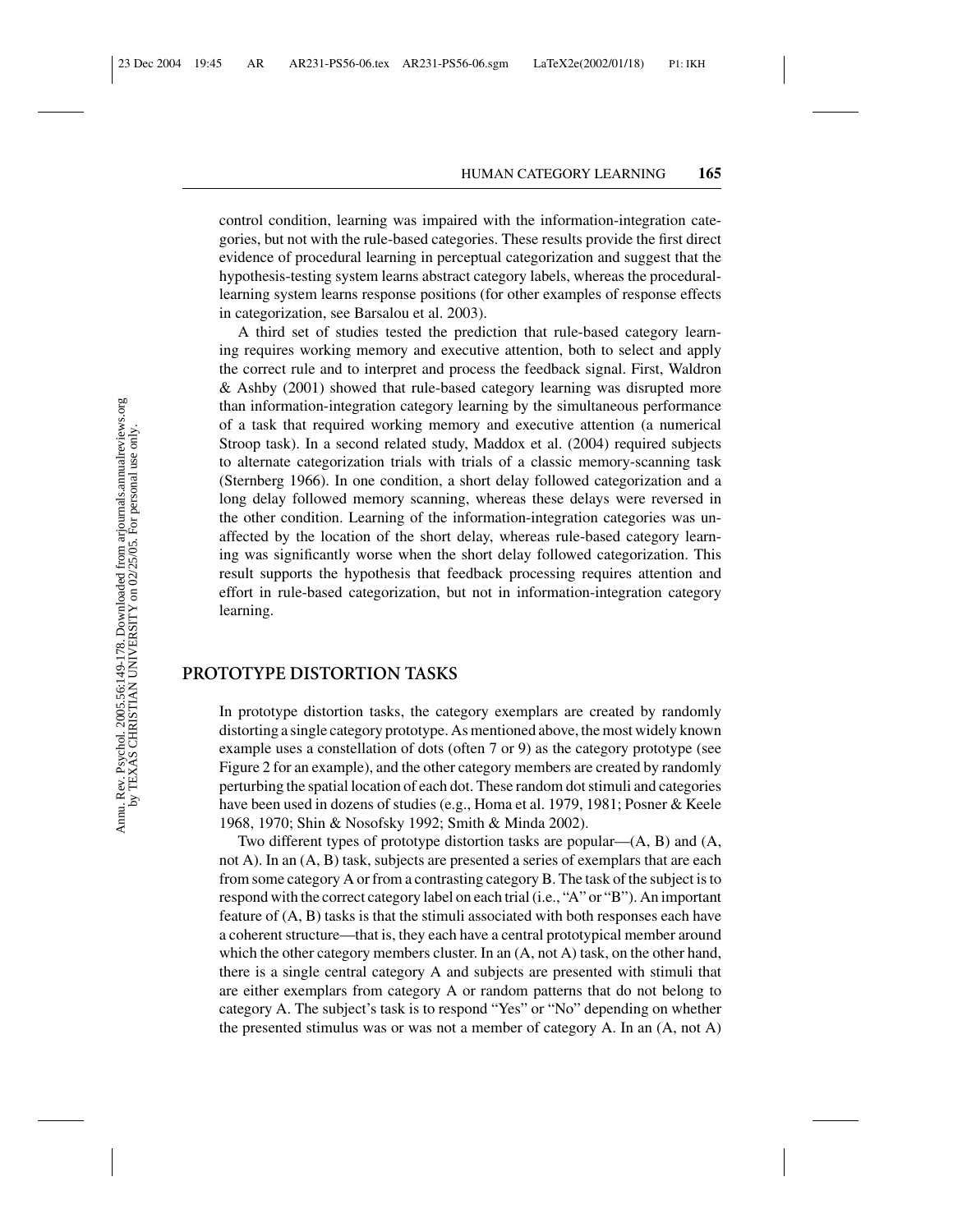task, the category A members have a coherent structure, but the stimuli associated with the "not A" (or "No") response do not. Historically, prototype distortion tasks have been run both in (A, B) form and in (A, not A) form, although (A, not A) tasks are most common.

### **Neuropsychological Patient Data**

Prototype distortion tasks are particularly important because the neuropsychological patient data are profoundly different from those in rule-based or informationintegration tasks. In particular, a variety of patients groups that are known to have deficits in rule-based and information-integration tasks show apparently normal prototype distortion learning, at least in (A, not A) designs. This includes patients with Parkinson's disease (Reber & Squire 1999), schizophrenia (Keri et al. 2001), or Alzheimer's disease (Sinha 1999, although see Keri et al. 1999). Normal (A, not A) performance has also been shown in patients with amnesia (Knowlton & Squire 1993, Kolodny 1994, Squire & Knowlton 1995). These results must be interpreted with caution, however, because several studies have shown that if category A is created from low-level distortions of the category A prototype, then healthy young adults can learn in (A, not A) tasks without any feedback (i.e., training) at all (Homa & Cultice 1984, Palmeri & Flanery 1999). Thus, it is not yet clear that all these patient groups would learn normally in a difficult (A, not A) task (i.e., one that requires feedback for optimal performance).

At least two studies have compared (A, not A) and (A, B) prototype distortion learning on the same patients—and both studies report the same striking dissociation. Specifically, Sinha (1999) reported normal (A, not A) performance in Alzheimer's disease patients, but impaired (A, B) performance, and Zaki et al. (2003) reported this same pattern of results with amnesiacs. Sinha (1999) also reported deficits in (A, B) prototype distortion learning in patients with amnesia.

#### **Neuroimaging Data**

A handful of neuroimaging studies have used prototype distortion tasks. When interpreting these results, it is vital to consider whether an (A, B) or (A, not A) task was used. As in the purely behavioral studies, the most popular choice has been the (A, not A) task. All of these studies have reported learning-related changes in occipital cortex (Aizenstein et al. 2000; Reber et al. 1998a,b)—in general, reduced occipital activation was found in response to category A exemplars, although Aizenstein et al. (2000) found this reduction only under implicit learning conditions. When subjects were given explicit instructions to learn the A category, increased occipital activation was observed.

Studies that have used (A, B) tasks have reported quite different results. Seger et al. (2000) did report categorization-related activation in occipital cortex, but they also found significant learning-related changes in prefrontal and parietal cortices. Vogels et al. (2002) reported results from a hybrid task in which subjects were to respond "A," "B," or "Neither." Thus, stimuli were created from distortions of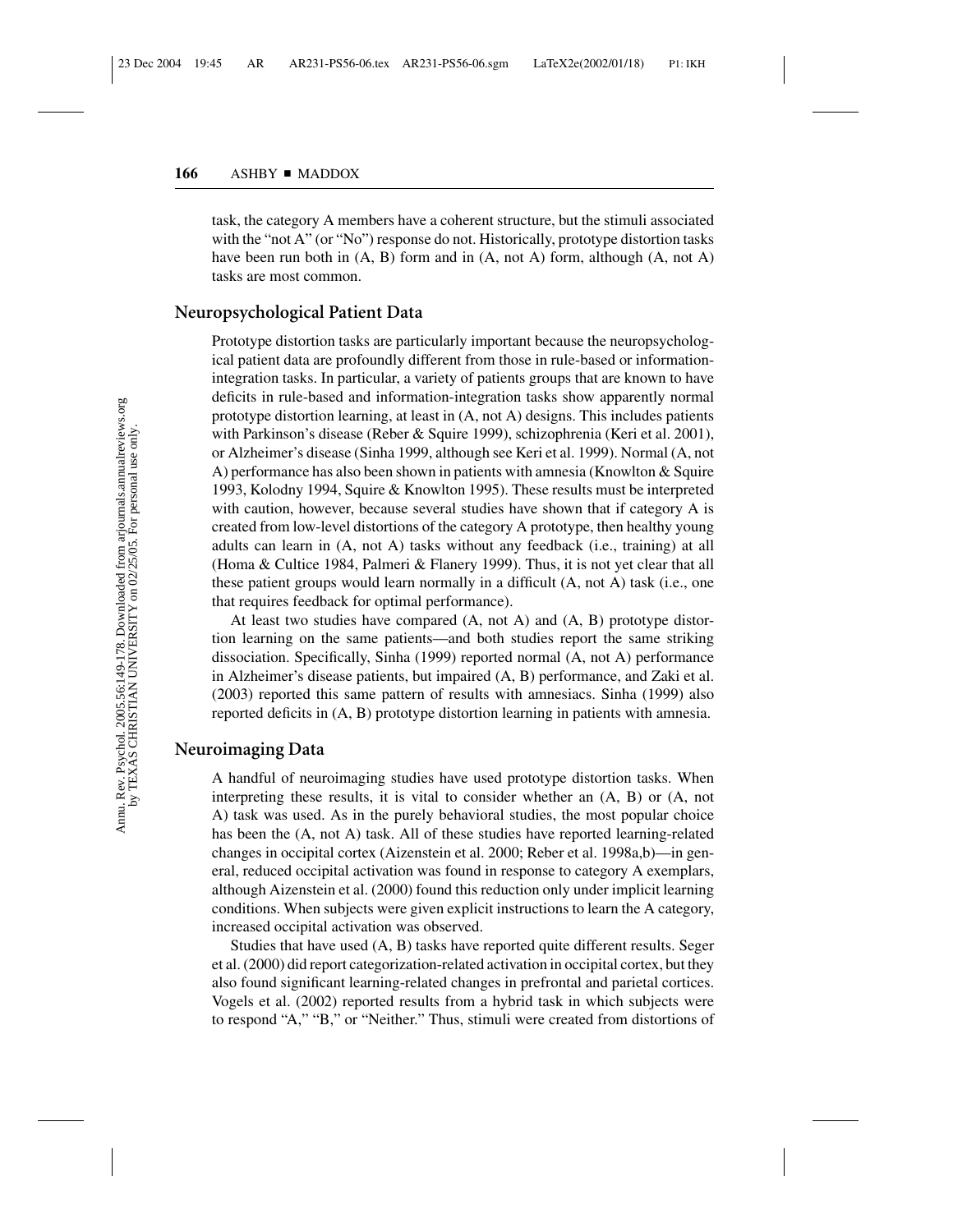an A prototype or a B prototype, or were just random patterns. Like Seger et al. (2000), Vogels et al. (2002) found prefrontal and parietal activation (although in different foci). However, they also reported task-related activation in orbitofrontal cortex and the neostriatum, and they failed to find any task-related activation in occipital cortex.

## **Theories of Prototype Distortion Learning**

**EXEMPLAR VERSUS PROTOTYPE THEORIES** The most recent debates between prototype and exemplar theories have focused on prototype distortion tasks. Prototype theory assumes a category is represented as a prototype, and that stimuli are categorized by comparing them to the prototypes of each contrasting category (Homa et al. 1981; Posner & Keele 1968; Reed 1972; Rosch 1973, 1975; Smith & Minda 2001). This theory seems ideally suited to prototype distortion tasks where all category members are simple distortions of a central prototype. Indeed, early results seemed to support this prediction. For example, performance is generally better on the prototype and on exemplars similar to the prototype than on distortions, even when subjects are trained on the distortions but not on the prototype (Homa et al. 1979, 1981; Posner & Keele 1970; Strange et al. 1970). Even so, exemplar theorists showed that exemplar theory was also compatible with these results, and they argued that exemplar theory provides at least as good an account of data from prototype distortion tasks as does prototype theory (Hintzman 1986, Hintzman & Ludlam 1980, Shin & Nosofsky 1992).

Smith & Minda (2001) identified a critical test between exemplar and prototype accounts of prototype distortion data. Consider a space with a dimension for each stimulus component. In the case of the dot patterns there would thus be two dimensions for each dot—one to identify the horizontal position of the dot and one to identify the vertical position. In this space, each category exemplar is identified by a single point, and the category prototype is represented by a point in the center of the cloud of points denoting all exemplars of the category. Smith & Minda's (2001) analogy was to the solar system, with the sun representing the category prototype and the planets the category members that were created by distorting the prototype.

Now consider the probability of responding "A" in an (A, not A) task and how this probability changes with the position of the stimulus in the dot pattern space. According to prototype theory, the probability of responding "A" is completely determined by the similarity, or equivalently the distance, between the stimulus and the category prototype (i.e., the sun in the solar system analogy). According to exemplar theory, however, the probability of responding "A" depends on the (sum of the) similarities between the stimulus and all of the category A exemplars, or equivalently on the distances between the stimulus point and all the planets in the category A solar system.

When the stimulus is outside of the category A cluster or solar system, then prototype and exemplar theories both predict that the probability of responding "A" will increase sharply as the stimulus moves toward the category A prototype,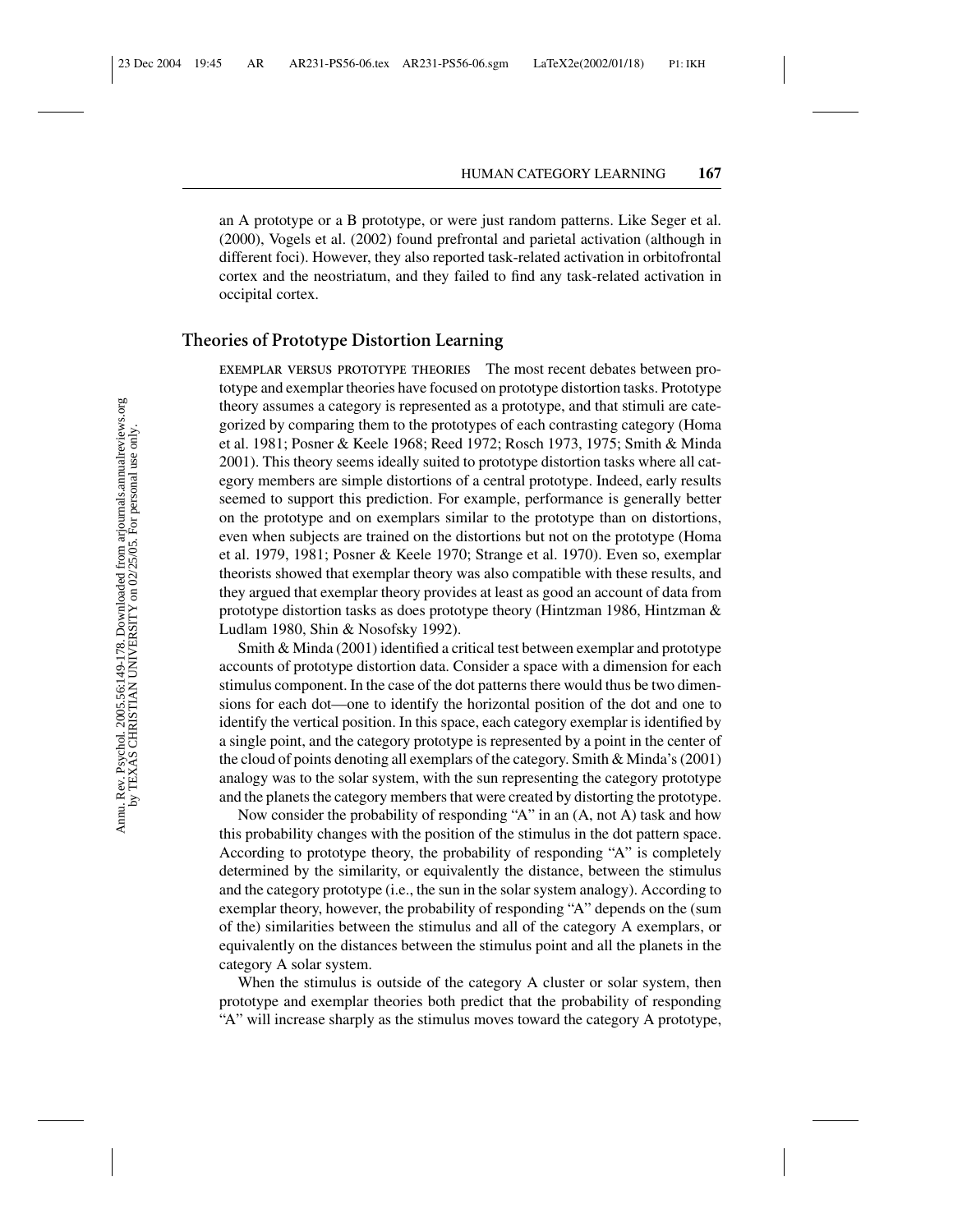because the distance between the stimulus and the sun is decreasing as are the distances between the stimulus and each planet. The critical difference between prototype and exemplar theories emerges when the stimulus first enters the category A solar system. For example, as a meteor passes Pluto and enters our solar system, it is still moving closer to the sun and to the planets nearest to the sun, but it is now moving away from Pluto. The closer it moves toward the sun the greater this effect—that is, it is always moving steadily nearer the sun, but as it approaches the sun it begins moving away from more planets and moving nearer to fewer planets. As a result, prototype theory predicts that the probability of responding "A" continually increases as the similarity between the stimulus and the category A prototype is increased. However, exemplar theory predicts that this probability gradient will begin to flatten as the stimulus moves inside the category A cluster. Smith & Minda (2001, 2002; Smith 2002) examined these probabilityof-responding-"A" profiles for a number of new and previously published studies and showed that they were steeper than predicted by exemplar theory, but were in general agreement with the predictions of prototype theory.

**PERCEPTUAL LEARNING THEORIES** The neuroimaging results showing learningrelated changes in visual cortex in (A, not A) prototype distortion tasks motivated several proposals that the perceptual representation memory system contributes to learning under these conditions (Ashby & Casale 2002, Reber & Squire 1999). The idea is that performance may be mediated, at least in part, by perceptual learning within visual cortex.

If such visual cortical perceptual learning is important in prototype distortion tasks, then it likely will have different effects in (A, not A) and (A, B) tasks. Consider first an (A, not A) task. The category A prototype will induce a graded pattern of activation throughout visual cortex. One particular cell (or small group of cells) will fire most rapidly to the presentation of this pattern. Call this cell A. A lowlevel distortion of the category A prototype will be visually similar to the prototype and therefore will likely also cause cell A to fire. Thus, cell A will repeatedly fire throughout training on the category A exemplars. Perceptual learning is thought to occur any time repeated presentations of the same stimulus occur during some relatively brief time interval (Dosher & Lu 1999). As a result, perceptual learning will cause the magnitude of the cell A response to increase throughout training. In contrast, the stimuli associated with the "not A" response will be visually dissimilar to the category A prototype and therefore will be unlikely to cause cell A to fire. During the transfer or testing phase of the experiment, the subject can use the increased sensitivity of cell A to respond accurately. In particular, stimuli from category A are likely to lead to an enhanced visual response compared to stimuli that do not belong to category A. Thus, to respond with above chance accuracy, subjects need only respond "A" to any stimulus that elicits an enhanced visual response. Note that one could interpret cell A as encoding the representation of the category prototype, and thus, this type of perceptual learning could be interpreted as a neuropsychological basis of prototype theory.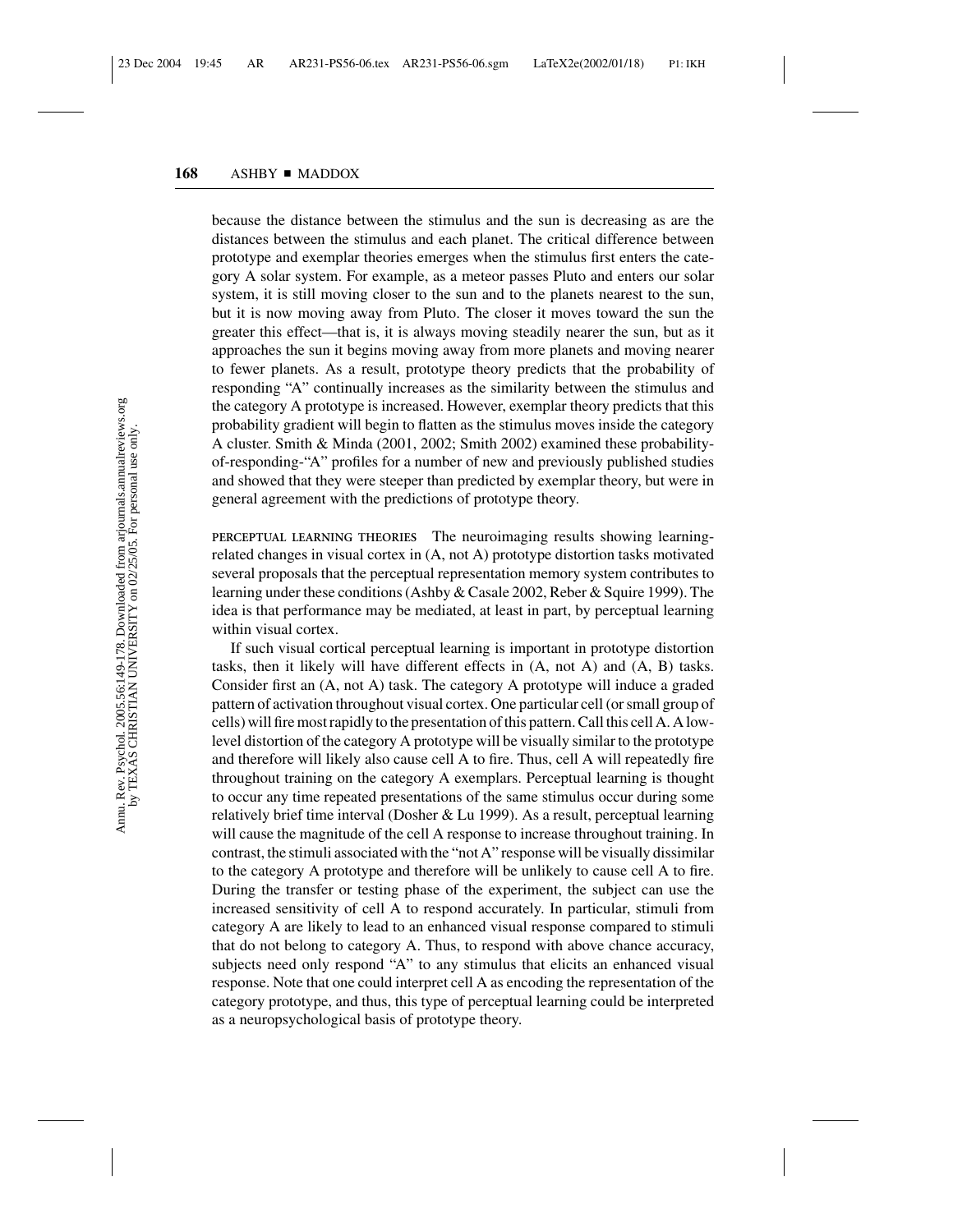Next, consider an (A, B) task. In this case, there will be some cell A maximally tuned to the category A prototype, but there will be some other cell B that is tuned to the category B prototype. During training, every presented stimulus is a distortion of either the category A or category B prototype, so it is likely that either cell A or B will fire on many trials. During the testing phase, all stimuli are again from either category A or B, and so stimuli from both categories will be equally likely to elicit an enhanced visual response. As a result, the mere existence of an enhanced visual response will not help subjects decide whether to respond "A" or "B." The conclusion, therefore, is that perceptual learning could greatly assist in (A, not A) tasks but, by itself, it would be of little help in (A, B) tasks. This is not to say that learning in (A, B) prototype distortion tasks is impossible; only that other learning systems must be used. For example, in low-distortion (A, B) tasks, the enhanced prototype responses caused by perceptual learning might facilitate an explicit memorization strategy in which subjects memorize the A and B prototype patterns and their associated responses.

Much of the cognitive neuroscience data reviewed above supports these predictions. First, neuroimaging results of (A, not A) prototype distortion tasks consistently report learning-related activation in visual cortex (Aizenstein et al. 2000; Reber et al. 1998a,b). Second, neuroimaging results of (A, B) tasks have sometimes failed to find such occipital activation (Vogels et al. 2002), and they have consistently reported task-related activation in prefrontal cortex that is not seen in (A, not A) tasks (Seger et al. 2000, Vogels et al. 2002). Third, a variety of neuropsychological studies show normal (A, not A) prototype distortion learning in patient groups that are impaired in rule-based or information-integration category learning (e.g., schizophrenics, Keri et al. 2001; Parkinson's disease patients, Reber & Squire 1999; Alzheimer's disease patients, Sinha 1999), and in amnesiacs (Knowlton & Squire 1993). Fourth, amnesiacs and patients with Alzheimer's disease are impaired in (A, B) prototype distortion learning (Sinha 1999, Zaki et al. 2003). The prefrontal activation in (A, B) tasks, and the impaired learning of amnesiacs, suggest that learning in (A, B) prototype distortion tasks may be mediated by explicit reasoning strategies and/or by explicit memorization.

#### **WEATHER PREDICTION TASK**

An important distinction in category-learning experiments is whether category membership is deterministic or probabilistic. In deterministic tasks, each stimulus is unambiguously a member of one category (i.e., optimal performance is perfect), whereas in probabilistic tasks, at least some stimuli are probabilistically associated with the contrasting categories. For example, on one trial in a probabilistic classification task a particular stimulus might belong to category A but on the next trial the same stimulus might belong to category B. Obviously, in such tasks, perfect performance is impossible. Although most category-learning studies have used deterministic tasks, probabilistic classification also has a long history (e.g.,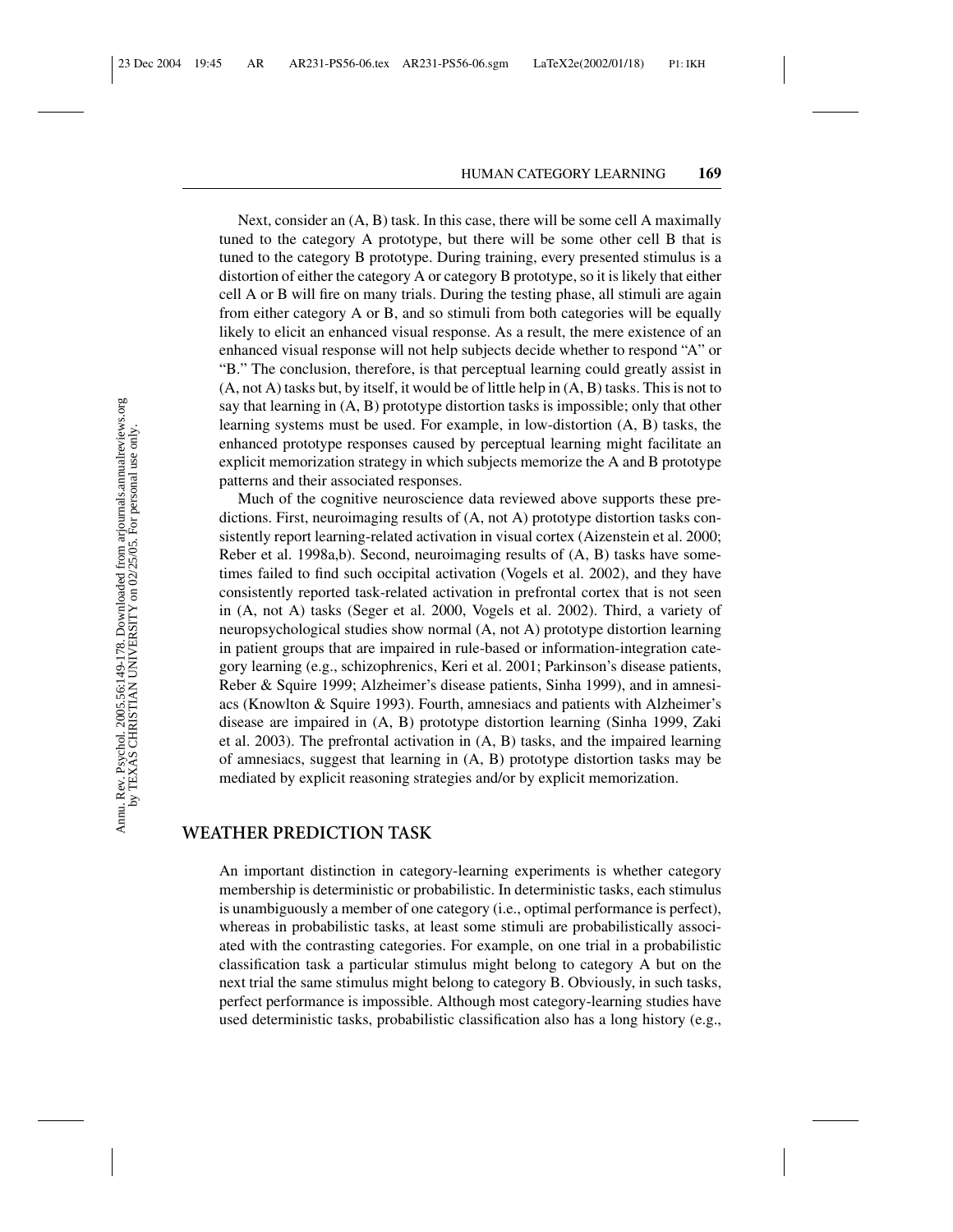Ashby & Gott 1988; Ashby & Maddox 1990, 1992; Estes et al. 1989; Gluck & Bower 1988; Kubovy & Healy 1977).

One popular probabilistic classification task, which is used extensively in cognitive neuroscience, is the so-called weather prediction task (Eldridge et al. 2002; Knowlton et al. 1994, 1996a,b; Reber et al. 1996; Reber & Squire 1999). On each trial of this task, subjects are shown one, two, or three of four possible tarot cards and are asked to indicate whether the presented constellation signals rain or sun. Each card is labeled with a unique, and highly discriminable, geometric pattern. Fourteen of the 16 possible card combinations are used (the no cards and four card patterns are excluded) and each combination is probabilistically associated with the two outcomes. In the original version of the task, the highest possible accuracy was 76% (Knowlton et al. 1994). Interestingly though, a single-cue strategy in which the subject gives one response if one card is present and the other response if that same card is absent yields an accuracy of 75% correct. Knowlton et al. (1994) reported that performance of a control group increased from approximately 50% to 65% correct during the first 50 trials and continued to improve to approximately 75% correct after 350 trials.

#### **Task and Individual Differences Analysis**

In order to relate results from the weather prediction task to the other results reviewed in this article, it is important to determine its relationship to the other tasks we have discussed. Because the optimal strategy requires information-integration across cues and is nonverbalizable, the weather prediction task is technically an information-integration task. On the other hand, a single-cue strategy results in nearly optimal performance (75% for a single cue versus 76% for the optimal strategy), so nearly optimal accuracy does not rule out simple rule-based strategies. In addition, because the task uses only a few highly distinct exemplars, explicit memorization is also a plausible strategy. Because a variety of different strategies are all about equally effective, we might expect more individual differences in results obtained with the weather prediction task than with the other tasks we have considered. This possibility makes it especially important to determine what strategy each subject is using before interpreting his or her data.

Gluck et al. (2002) provided a "strategy" analysis of data collected in the weather prediction task to address this issue. In one study, they simply asked subjects what strategy they used after the experiment was over. Although many of the protocols lacked detail, those with sufficient detail generally fell into one of three types: (*a*)single-cue strategies in which responding was based on the presence or absence of one card (as in a rule-based task), (*b*) multiple-cue learning (as in an informationintegration task), or (*c*) singleton learning in which correct responses to the singlecard patterns were memorized, and guessing occurred for the remaining patterns. Based on these self-reports, Gluck et al. (2002) developed a model-based analysis to identify each subject's strategy in two follow-up studies. Based on a full 200-trial session, 90% (Experiment 1) and 80% (Experiment 2) of the subjects used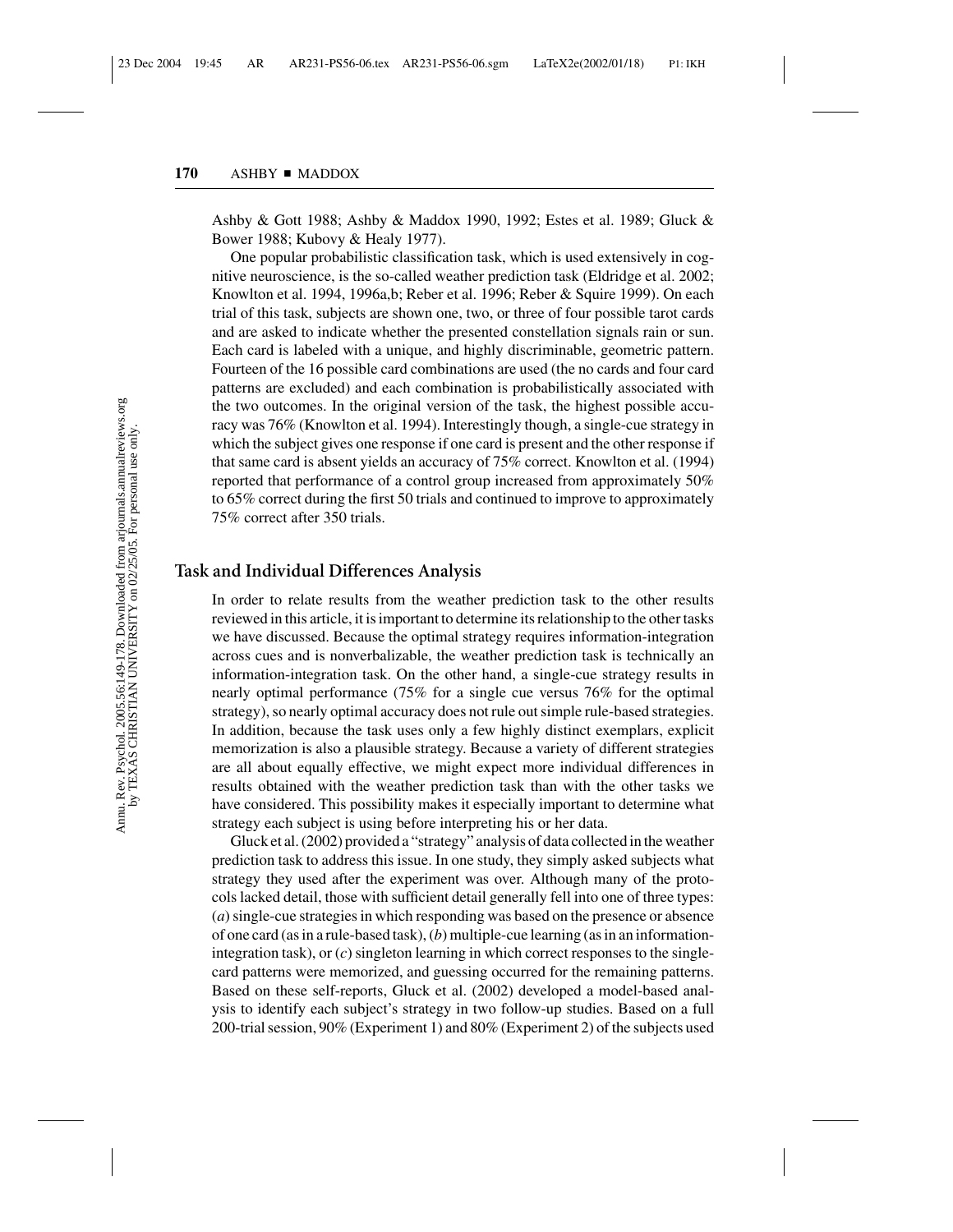a singleton strategy (explicit memorization) to learn the categories. When broken down into 50-trial blocks, a shift from singleton toward multiple-cue strategies was observed (although the proportion of subjects using a multiple-cue strategy was still well below 0.5). Interestingly, there was little correspondence between the strategies that subjects self-reported in their protocols and the strategies identified by the modeling approach. Thus, although originally designed as an informationintegration task, these results suggest that subjects adopt a variety of different strategies in the weather prediction task, and the evidence indicates that the most popular choice may be explicit memorization.

## **Neuropsychological Patient and Neuroimaging Studies**

The weather prediction task has been used to study category learning in a number of patient groups. In one of the first such studies, Knowlton et al. (1994) found that amnesiacs performed as well as healthy controls during the first 50 trials of learning, but with extended training, amnesiacs showed a learning deficit relative to healthy controls. Declarative memory is impaired in amnesia, so amnesiacs are impaired in explicit memorization strategies. Healthy controls are not, however, so one interpretation of the late training deficit is that controls begin memorizing and the amnesiacs do not (Knowlton et al. 1994; see also Gluck et al. 1996).

Unlike amnesiacs, patients with Parkinson's or Huntington's disease show learning deficits in the weather prediction task during the first 50 trials that continue throughout training (Knowlton et al. 1996a,b). The weather prediction task has also been used to examine category learning in patients suffering from Alzheimer's disease or schizophrenia. Patients in the early stages of Alzheimer's disease are similar to amnesiacs in the sense that both show anterograde amnesia due to neurodegenerative processes in the medial temporal lobes. As one might predict given this similarity, Alzheimer's patients show intact performance during early trials of the weather prediction task, similar to that seen in amnesia (Eldridge et al. 2002). Schizophrenics exhibit marked abnormalities in executive function and explicit memory. Even so, their performance on the weather prediction task is within normal ranges (Keri et al. 2000).

Neuroimaging studies of the weather prediction task indicate that the medial temporal lobes are active early in learning, and gradually become deactivated as learning progresses (Poldrack et al. 2001). This deactivation is mirrored by a simultaneous activation of the basal ganglia. Specifically, early in learning the basal ganglia are inactive, and gradually become more active as learning progresses.

The weather prediction task has provided a useful tool for studying classification learning and has offered some important insights into the neurobiology of category learning. Even so, the fact that nearly optimal performance can be achieved by a variety of different strategies (e.g., information-integration, rule-based, explicit memorization) makes it difficult to draw strong inferences from data collected with this task. Although the strategies approach developed by Gluck et al. (2002) helps identify the type of strategy that subjects are using (however, see Shohamy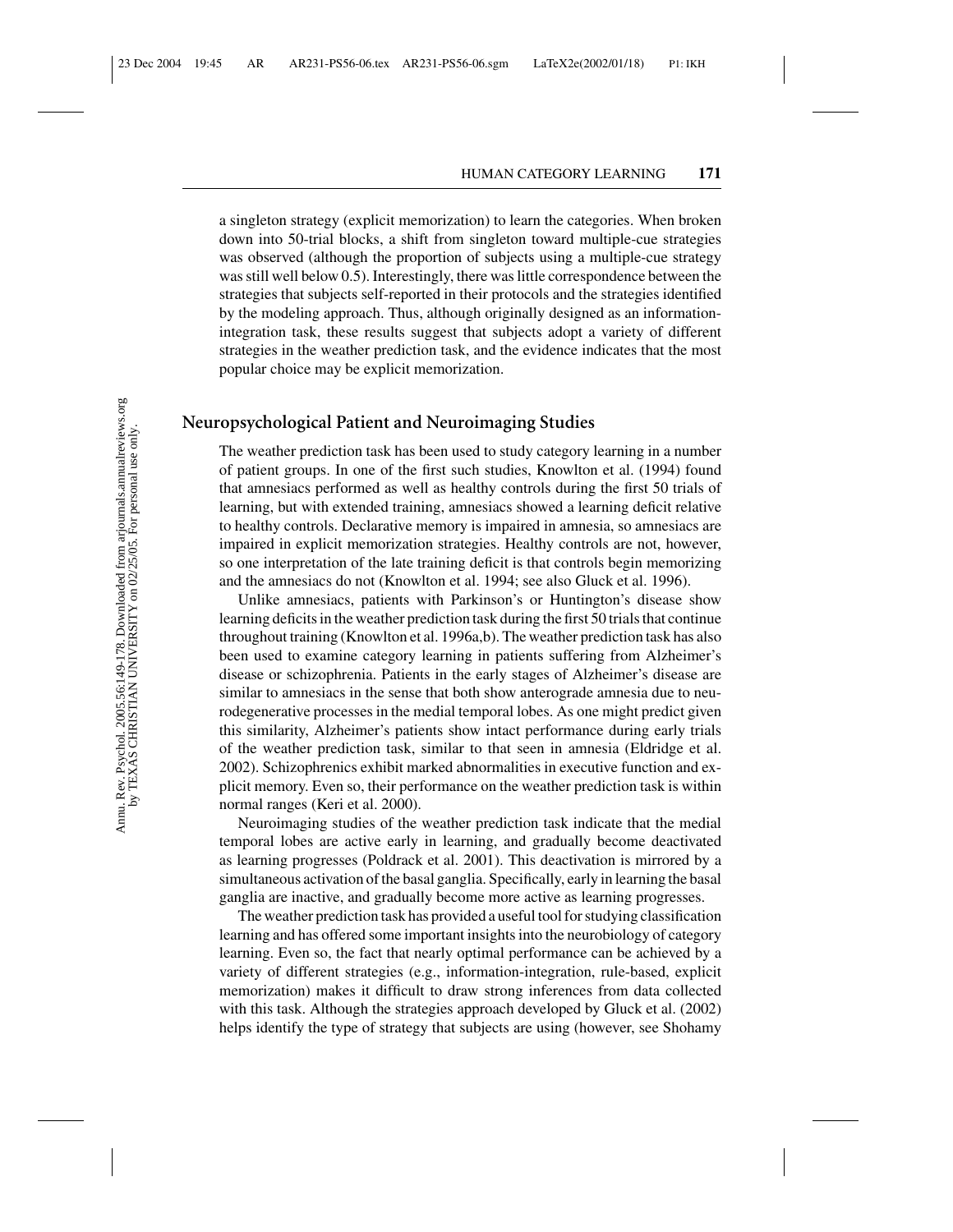et al. 2004), a better alternative might be to use one of the other tasks discussed in this article that are not so susceptible to identifiability problems.

#### **CONCLUSIONS**

The results reviewed in this article offer important lessons. First, when interpreting a category-learning result, it is critical to consider carefully the specific task that was used. For example, Parkinson's disease patients are normal in (A, not A) prototype distortion tasks, they are mildly impaired in information-integration category learning, and they are profoundly impaired in rule-based categorization. Several studies support each of these conclusions, but without specifying the task, these studies would appear to just catalog a confusing set of contradictory results.

Second, although the issue is far from resolved, the results presented here make a strong case that human category learning is mediated by multiple qualitatively distinct systems. To a large extent, it is also becoming clear that this issue—of whether there are one or more category-learning systems—is tied to the historically older issue of whether there are one or more memory systems. Learning is, by definition, the process of laying down some sort of memory trace, and there is certainly no reason to suspect that any of the separate memory systems that have been hypothesized are incapable of storing memories about categories. Although research efforts to resolve this debate will continue, other work is already attacking the next set of questions. For example, the next decade will likely see a flurry of research activity directed at determining the conditions under which the various systems contribute to category learning, at determining how the different systems interact, and at fleshing out their underlying neurobiology.

#### **ACKNOWLEDGMENTS**

Preparation of this article was supported by Public Health Service Grants MH3760 and MH59196. We thank Michael Casale and David Smith for their helpful comments.

#### **The** *Annual Review of Psychology* **is online at http://psych.annualreviews.org**

#### **LITERATURE CITED**

- Aizenstein HJ, MacDonald AW, Stenger VA, Nebes RD, Larson JK, et al. 2000. Complementary category learning systems identified using event-related functional MRI. *J. Cogn. Neurosci.* 12:977–87
- Alfonso-Reese L. 1996. *Dynamics of category learning*. Unpubl. PhD dissert. Univ. Calif., Santa Barbara
- Anderson JR. 1991. The adaptive nature of human categorization. *Psychol. Rev.* 98:409– 29
- Ashby FG, Alfonso-Reese LA. 1995. Categorization as probability density estimation. *J. Math. Psychol. 39:*216–33
- Ashby FG, Alfonso-Reese LA, Turken AU, Waldron EM. 1998. A neuropsychological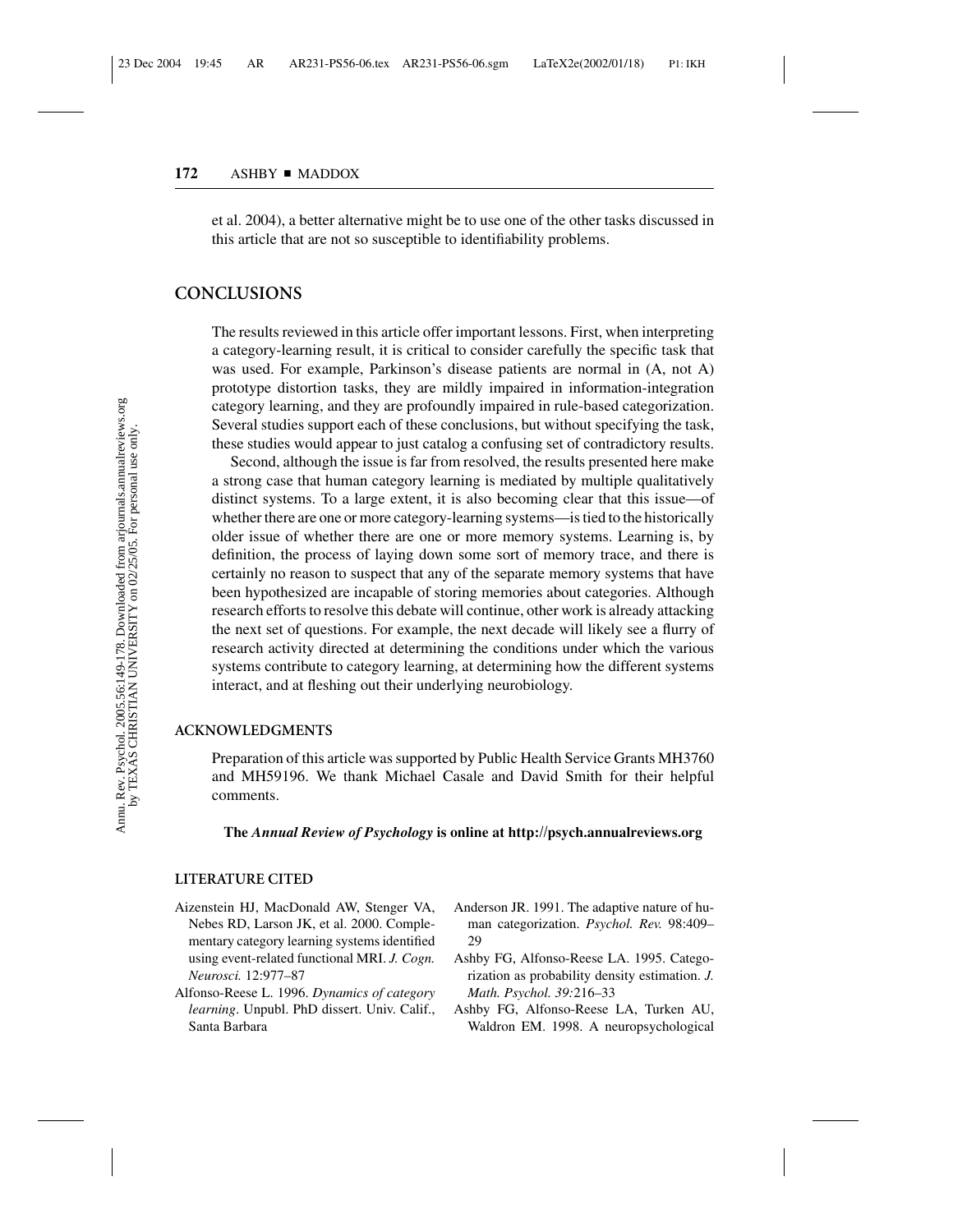theory of multiple systems in category learning. *Psychol. Rev.* 105:442–81

- Ashby FG, Casale MB. 2002. The cognitive neuroscience of implicit category learning. In *Attention and Implicit Learn*ing, ed. L. Jiménez, pp. 109-41. Amsterdam/Erdenheim, PA: Benjamins
- Ashby FG, Ell SW. 2001. The neurobiology of category learning. *Trends Cogn. Sci.* 5:204– 10
- Ashby FG, Ell SW, Waldron EM. 2003. Procedural learning in perceptual categorization. *Mem. Cogn.* 31:1114–25
- Ashby FG, Gott RE. 1988. Decision rules in the perception and categorization of multidimensional stimuli. *J. Exp. Psychol.: Learn. Mem. Cogn.* 14:33–53
- Ashby FG, Isen AM, Turken AU. 1999. A neuropsychological theory of positive affect and its influence on cognition. *Psychol. Rev.* 106:529–50
- Ashby FG, Maddox WT. 1990. Integrating information from separable psychological dimensions. *J. Exp. Psychol.: Hum. Percept. Perform.* 16:598–612
- Ashby FG, Maddox WT. 1992. Complex decision rules in categorization: contrasting novice and experienced performance. *J. Exp. Psychol.: Hum. Percept. Perform.* 18:50–71
- Ashby FG, Maddox WT. 1994. A response time theory of separability and integrality in speeded classification. *J. Math. Psychol.* 38:423–66
- Ashby FG, Maddox WT. 1998. Stimulus categorization. In *Handbook of Perception and Cognition: Measurement, Judgment, and Decision Making*, ed. MH Birnbaum, pp. 251– 301. New York: Academic
- Ashby FG, Maddox WT, Bohil CJ. 2002. Observational versus feedback training in rulebased and information-integration category learning. *Mem. Cogn.* 30:666–77
- Ashby FG, Noble S, Filoteo J, Waldron EM, Ell SW. 2003. Category learning deficits in Parkinson's disease. *Neuropsychology* 17:115–24
- Ashby FG, Queller S, Berretty PM. 1999. On the dominance of unidimensional rules in

unsupervised categorization. *Percept. Psychophys.* 61:1178–99

- Ashby FG, Townsend JT. 1986. Varieties of perceptual independence. *Psychol. Rev.* 93:154– 79
- Ashby FG, Waldron EM. 1999. On the nature of implicit categorization. *Psychon. Bull. Rev.* 6:363–78
- Ashby FG, Waldron EM, Lee WW, Berkman A. 2001. Suboptimality in human categorization and identification. *J. Exp. Psychol.: Gen.* 130:77–96
- Barsalou LW. 2003. Situated simulation in the human conceptual system. *Lang. Cogn. Process. Spec. Iss.: Concept. Rep.* 18:513– 62
- Barsalou LW, Simmons WK, Barbey AK, Wilson CD. 2003. Grounding conceptual knowledge in modality-specific systems. *Trends Cogn. Sci.* 7:84–91
- Brooks L. 1978. Nonanalytic concept formation and memory for instances. In *Cognition and Categorization*, ed. E Rosch, BB Lloyd, pp. 169–211. Hillsdale, NJ: Erlbaum
- Brown RG, Marsden CD. 1988. Internal versus external cues and the control of attention in Parkinson's disease. *Brain* 111:323–45
- Burner JS, Goodnow J, Austin G. 1956. *A Study of Thinking.* New York: Wiley
- Cools AR, van den Bercken JHL, Horstink MWI, van Spaendonck KPM, Berger HJC. 1984. Cognitive and motor shifting aptitude disorder in Parkinson's disease. *J. Neurol. Neurosurg. Psychiatry* 47:443–53
- Cree GS, McRae K. 2003. Analyzing the factors underlying the structure and computation of the meaning of chipmunk, cherry, chisel, cheese, and cello (and many other such concrete nouns). *J. Exp. Psychol.: Gen.* 132:163–201
- Crick F, Koch C. 1990. Towards a neurobiological theory of consciousness. *Semin. Neurosci.* 2:263–75
- Crick F, Koch C. 1995. Are we aware of neural activity in primary visual cortex? *Nature* 375:121–23
- Crick F, Koch C. 1998. Consciousness and neuroscience. *Cereb. Cortex* 8:97–107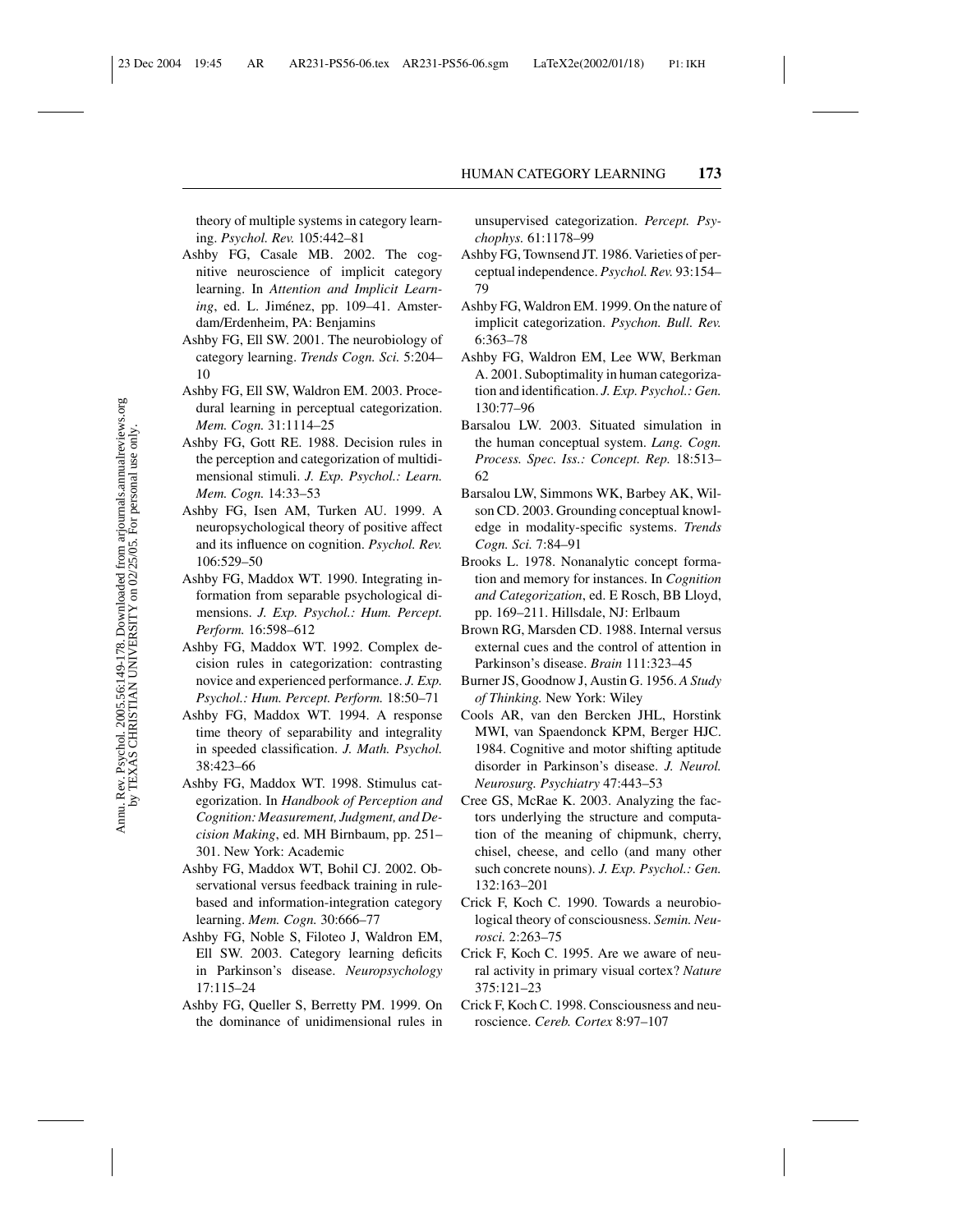- Dosher B, Lu ZL. 1999. Mechanisms of perceptual learning. *Vision Res.* 39:3197– 221
- Downes JJ, Roberts AC, Sahakian BJ, Evenden JL, Morris RG, Robbins TW. 1989. Impaired extra-dimensional shift performance in medicated and unmedicated Parkinson's disease: evidence for a specific attentional dysfunction. *Neuropsychologia* 27:1329–43
- Eldridge LL, Masterman D, Knowlton BJ. 2002. Intact implicit habit learning Alzheimer's disease. *Behav. Neurosci.* 116: 722–26
- Elliott R, Rees G, Dolan RJ. 1999. Ventromedial prefrontal cortex mediates guessing. *Neuropsychologia* 37:403–11
- Erickson MA, Kruschke JK. 1998. Rules and exemplars in category learning. *J. Exp. Psychol.: Gen.* 127:107–40
- Estes WK. 1986. Array models for category learning. *Cogn. Psychol.* 18:500–49
- Estes WK. 1994. *Classification and Cognition*. New York: Oxford Univ. Press
- Estes WK, Campbell JA, Hatsopoulos N, Hurwitz JB. 1989. Base-rate effects in category learning: a comparison of parallel network and memory storage-retrieval models. *J. Exp. Psychol.: Learn. Mem. Cogn.* 15556–71
- Filoteo JV, Maddox WT, Davis JD. 2001a. A possible role of the striatum in linear and nonlinear categorization rule learning: evidence from patients with Huntington's disease. *Behav. Neurosci.* 115:786–98
- Filoteo JV, Maddox WT, Davis JD. 2001b. Quantitative modeling of category learning in amnesic patients. *J. Int. Neuropsychol. Soc.* 7:1–19
- Filoteo JV, Maddox WT, Salmon DP, Song DD. 2004. Information-integration category learning in patients with striatal dysfunction. *Neuropsychology.* In press
- Garner WR. 1974. *The Processing of Information and Structure*. New York: Wiley
- Gluck MA, Bower GH. 1988. From conditioning to category learning: an adaptive network model. *J. Exp. Psychol.: Gen.* 117:227–47
- Gluck MA, Oliver LM, Myers CE. 1996. Latetraining amnesic deficits in probabilistic

category learning: a neurocomputational analysis. *Learn. Mem.* 3:326–40

- Gluck MA, Shohamy D, Myers C. 2002. How do people solve the "weather prediction" task? Individual variability in strategies for probabilistic category learning. *Learn. Mem.* 9:408–18
- Goldman-Rakic PS. 1987. Circuitry of the prefrontal cortex and the regulation of behavior by representational knowledge. In *Handbook of Physiology*, ed. F Plum, V Mountcastle, pp. 373–417. Bethesda, MD: Am. Physiol. Soc.
- Goldman-Rakic PS. 1995. Cellular basis of working memory. *Neuron* 14:477–85
- Heaton RK. 1981. *A Manual for the Wisconsin Card Sorting Test*. Odessa, FL: Psychol. Assess. Resourc.
- Herbranson WT, Fremouw T, Shimp CP. 1999. The randomization procedure in the study of categorization of multidimensional stimuli by pigeons. *J. Exp. Psychol. Anim. Behav. Process.* 25:113–34
- Hintzman DL. 1986. Schema abstraction in a multiple-trace memory model. *Psychol. Rev.* 93:411–28
- Hintzman DL, Ludlam G. 1980. Differential forgetting of prototypes and old instances: simulation by an exemplar-based classification model. *Mem. Cogn.* 8:378–82
- Homa D, Cultice JC. 1984. Role of feedback, category size, and stimulus distortion on the acquisition and utilization of ill-defined categories. *J. Exp. Psychol.: Learn. Mem. Cogn.* 10:83–94
- Homa D, Rhoads D, Chambliss D. 1979. Evolution of conceptual structure. *J. Exp. Psychol.: Learn. Mem. Cogn.* 5:11–23
- Homa D, Sterling S, Trepel L. 1981. Limitations of exemplar-based generalization and the abstraction of categorical information. *J. Exp. Psychol.: Learn. Mem. Cogn.* 7:418–39
- Humphreys GW, Forde EME. 2001. Hierarchies, similarity and interactivity in object recognition: "category-specific" neuropsychological deficits. *Behav. Brain Sci.* 24:453–509
- Janowsky JS, Shimamura AP, Kritchevsky M,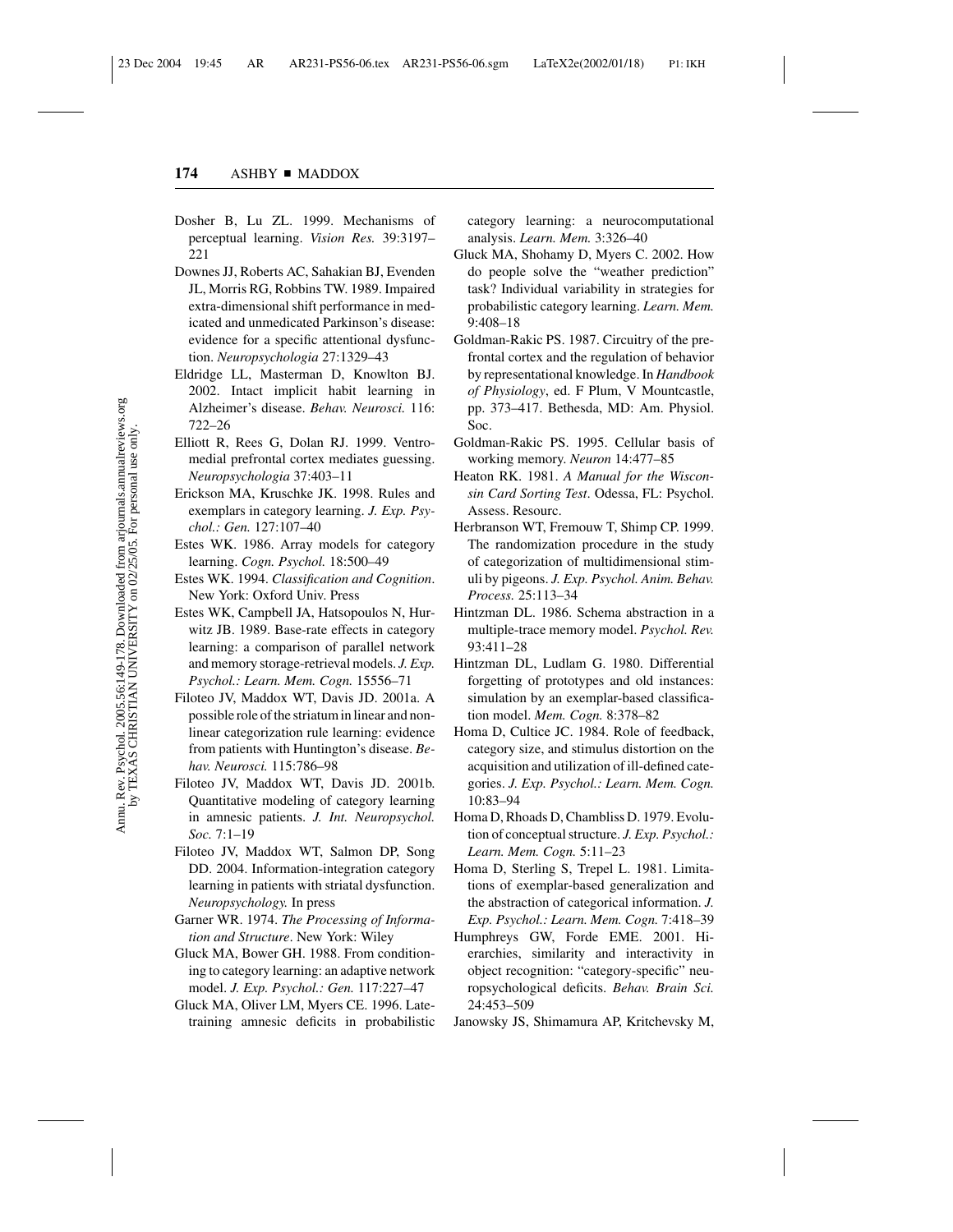Squire LR. 1989. Cognitive impairment following frontal lobe damage and its relevance to human amnesia. *Behav. Neurosci.* 103:548–60

- Joseph JE. 2001. Functional neuroimaging studies of category specificity in object recognition: a critical review and metaanalysis. *Cogn. Affect. Behav. Neurosci.* 1: 119–36
- *J. Exp. Anal. Behav.* 2002. Vol. 78, No. 3 (entire issue)
- Kéri S, Kalman J, Rapcsak SZ, Antal A, Benedek G, Janka Z. 1999. Classification learning in Alzheimer's disease. *Brain* 122: 1063–68
- Kéri S, Kelemen O, Benedek G, Janka Z. 2001. Intact prototype learning in schizophrenia. *Schizophr. Res.* 52:261–64
- Keri S, Kelemen O, Szekeres G, Bagoczky N, Erdelyi R, et al. 2000. Schizophrenics know more than they can tell: probabilistic classification learning in schizophrenia. *Psychol. Med.* 30:149–55
- Kimberg DY, D'Esposito M, Farah MJ. 1997. Frontal lobes: neuropsychological aspects. In *Behavioral Neurology and Neuropsychology*, ed. TE Feinberg, MJ Farah, pp. 409–18. New York: McGraw-Hill
- Knowlton BJ, Mangels JA, Squire LR. 1996a. A neostriatal habit learning system in humans. *Science* 273:1399–402
- Knowlton BJ, Squire LR. 1993. The learning of natural categories: parallel memory systems for item memory and category-level knowledge. *Science* 262:1747–49
- Knowlton BJ, Squire LR, Gluck MA. 1994. Probabilistic classification learning in amnesia. *Learn. Mem.* 1:106–20
- Knowlton BJ, Squire LR, Paulsen JS, Swerdlow NR, Swenson M, Butters N. 1996. Dissociations within nondeclarative memory in Huntington's disease. *Neuropsychology* 10:538– 48
- Kolodny JA. 1994. Memory processes in classification learning: an investigation of amnesic performance in categorization of dot patterns and artistic styles. *Psychol. Sci.* 5:164– 69
- Konishi S, Karwazu M, Uchida I, Kikyo H, Asakura I, Miyashita Y. 1999. Contribution of working memory to transient activation in human inferior prefrontal cortex during performance of the Wisconsin Card Sorting Test. *Cereb. Cortex* 9:745–73
- Kruschke JK. 1992. ALCOVE: an exemplarbased connectionist model of category learning. *Psychol. Rev.* 99:22–44
- Kubovy M, Healy AF. 1977. The decision rule in probabilistic categorization: what it is and how it is learned. *J. Exp. Psychol.: Gen.* 106:427–46
- Lamberts K. 2000. Information-accumulation theory of speeded categorization. *Psychol. Rev.* 107:227–60
- Leng NR, Parkin AJ. 1988. Double dissociation of frontal dysfunction in organic amnesia. *Br. J. Clin. Psychol.* 27:359–62
- Lewandowsky S, Kalish M, Ngang SK. 2002. Simplified learning in complex situations: knowledge partitioning in function learning. *J. Exp. Psychol.: Gen.* 131:163–93
- Lockhead GR. 1966. Effects of dimensional redundancy on visual discrimination. *J. Exp. Psychol.* 72:95–104
- Lombardi WJ, Andreason PJ, Sirocco KY, Rio DE, Gross RE, et al. 1999. Wisconsin Card Sorting Test performance following head injury: Dorsolateral fronto-striatal circuit activity predicts perseveration. *J. Clin. Exp. Neuropsychol.* 21:2–16
- Love BC, Medin DL, Gureckis TM. 2004. SUS-TAIN: a network model of category learning. *Psychol. Rev.* 111:309–32
- Maddox WT, Ashby FG. 1993. Comparing decision bound and exemplar models of categorization. *Percept. Psychophys.* 53:49– 70
- Maddox WT, Ashby FG. 2004. Dissociating explicit and procedural-learning based systems of perceptual category learning. *Behav. Process.* 66:309–32
- Maddox WT, Ashby FG, Bohil CJ. 2003. Delayed feedback effects on rule-based and information-integration category learning. *J. Exp. Psychol.: Learn. Mem. Cogn.* 29:650– 62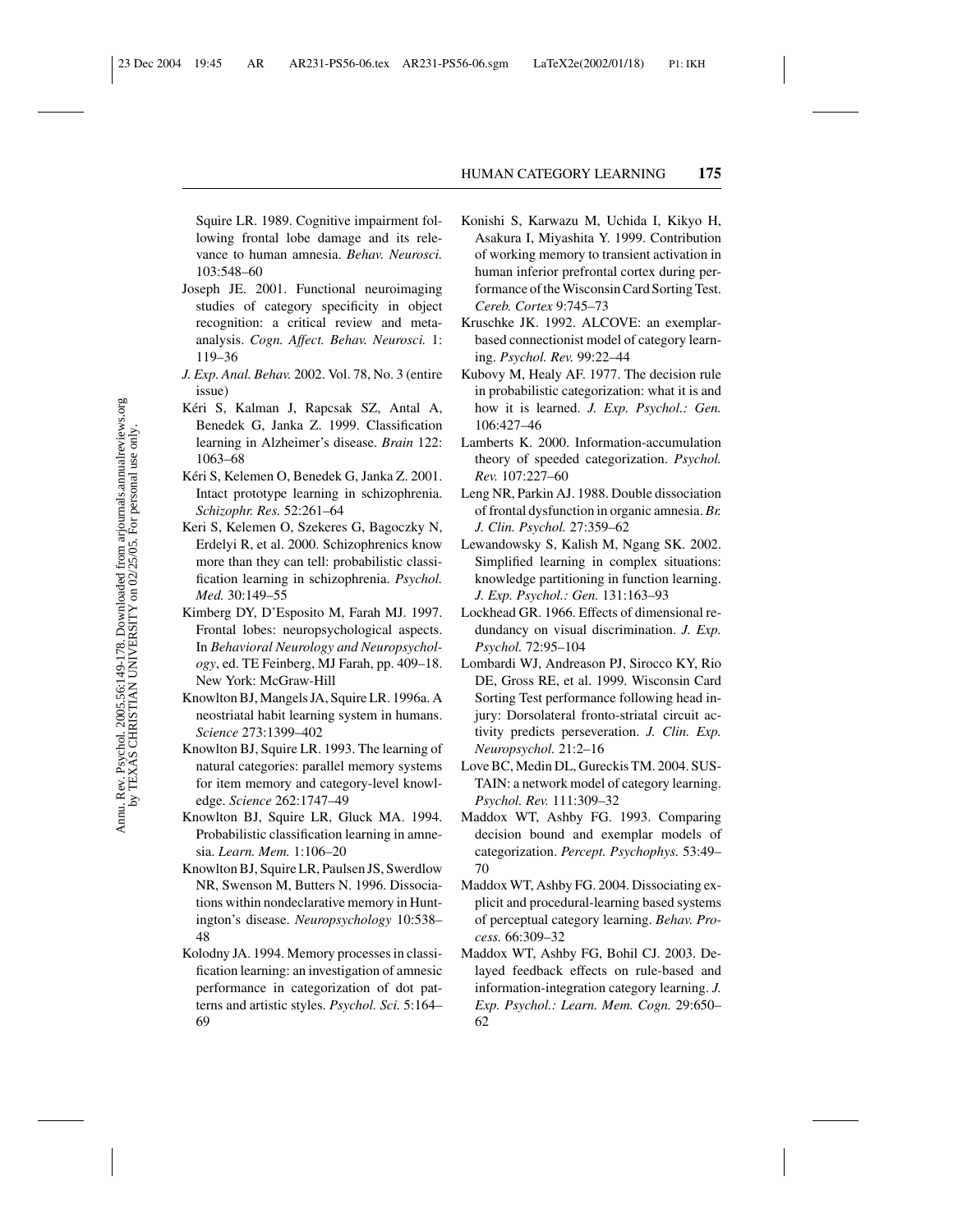- Maddox WT, Ashby FG, Ing AD, Pickering AD. 2004. Disrupting feedback processing interferes with rule-based but not information-integration category learning. *Mem. Cogn.* 32:582–91
- Maddox WT, Bohil CJ, Ing AD. 2004. Evidence for a procedural learning-based system in category learning. *Psychon. Bull. Rev.* In press
- Maddox WT, Filoteo JV. 2001. Striatal contribution to category learning: quantitative modeling of simple linear and complex nonlinear rule learning in patients with Parkinson's disease. *J. Int. Neuropsychol. Soc.* 7: 710–27
- Markman AB, Ross BH. 2003. Category use and category learning. *Psychol. Bull.* 129:592–613
- McKinley SC, Nosofsky RM. 1995. Investigations of exemplar and decision bound models in large, ill-defined category structures. *J. Exp. Psychol.: Hum. Percept. Perform.* 21:128–48
- Medin DL, Schaffer MM. 1978. Context theory of classification learning. *Psychol. Rev.* 85:207–38
- Medin DL, Schwanenflugel PJ. 1981. Linear separability in classification learning. *J. Exp. Psychol.: Learn. Mem. Cogn.* 7:355–68
- Minda JP, Smith JD. 2001. Prototypes in category learning: the effects of category size, category structure, and stimulus complexity. *J.Exp. Psychol.: Learn. Mem. Cogn.* 27:775– 99
- Murphy GL. 2002. *The Big Book of Concepts*. Cambridge, MA: MIT Press
- Nissen MJ, Bullemer P. 1987. Attentional requirements of learning: evidence from performance measures. *Cogn. Psychol.* 19:1–32
- Nosofsky RM. 1986. Attention, similarity, and the identification categorization relationship. *J. Exp. Psychol.: Gen.* 115:39–57
- Nosofsky RM. 1991. Typicality in logically defined categories: exemplar-similarity versus rule instantiation. *Mem. Cogn.* 19:131–50
- Nosofsky RM, Clark SE, Shin HJ. 1989. Rules and exemplars in categorization, identification, and recognition. *J. Exp. Psychol.: Learn. Mem. Cogn.* 15:282–304
- Nosofsky RM, Gluck MA, Palmeri TJ, McKinley SC, Glauthier P. 1994a. Comparing models of rule-based classification learning: a replication and extension of Shepard, Hovland, and Jenkins 1961. *Mem. Cogn.* 22:352– 69
- Nosofsky RM, Palmeri TJ. 1996. Learning to classify integral-dimension stimuli.*Psychon. Bull. Rev.* 3:222–26
- Nosofsky RM, Palmeri TJ, McKinley SC. 1994b. Rule-plus-exception model of classification learning. *Psychol. Rev.* 101:53–79
- Nosofsky RM, Zaki SR. 1998. Dissociations between categorization and recognition in amnesic and normal individuals: an exemplar-based interpretation. *Psychol. Sci.* 9:247–55
- Palmeri TJ, Flanery MA. 1999. Learning about categories in the absence of training: profound amnesia and the relationship between perceptual categorization and recognition memory. *Psychol. Sci.* 10:526–30
- Pickering AD. 1997. New approaches to the study of amnesic patients: What can a neurofunctional philosophy and neural network methods offer? *Memory* 5:255–300
- Poldrack RA, Clark J, Pare-Blagoev EJ, Shohamy D, Moyano JC, et al. 2001. Interactive memory systems in the human brain. *Nature* 414:546–50
- Posner MI, Keele SW. 1968. On the genesis of abstract ideas. *J. Exp. Psychol.* 77:353– 63
- Posner MI, Keele SW. 1970. Retention of abstract ideas. *J. Exp. Psychol.* 83:304–8
- Posner MI, Petersen SE. 1990. Attention systems in the human brain. *Annu. Rev. Neurosci.* 13:25–42
- Rao SM, Bobholz JA, Hammeke TA, Tosen AC, Woodley SJ, et al. 1997. Functional MRI evidence for subcortical participation in conceptual reasoning skills. *Neuroreport* 8:1987– 93
- Reber PJ, Knowlton BJ, Squire LR. 1996. Dissociable properties of memory systems: differences in the flexibility of declarative and nondeclarative knowledge. *Behavioral Neuroscience* 110:861–71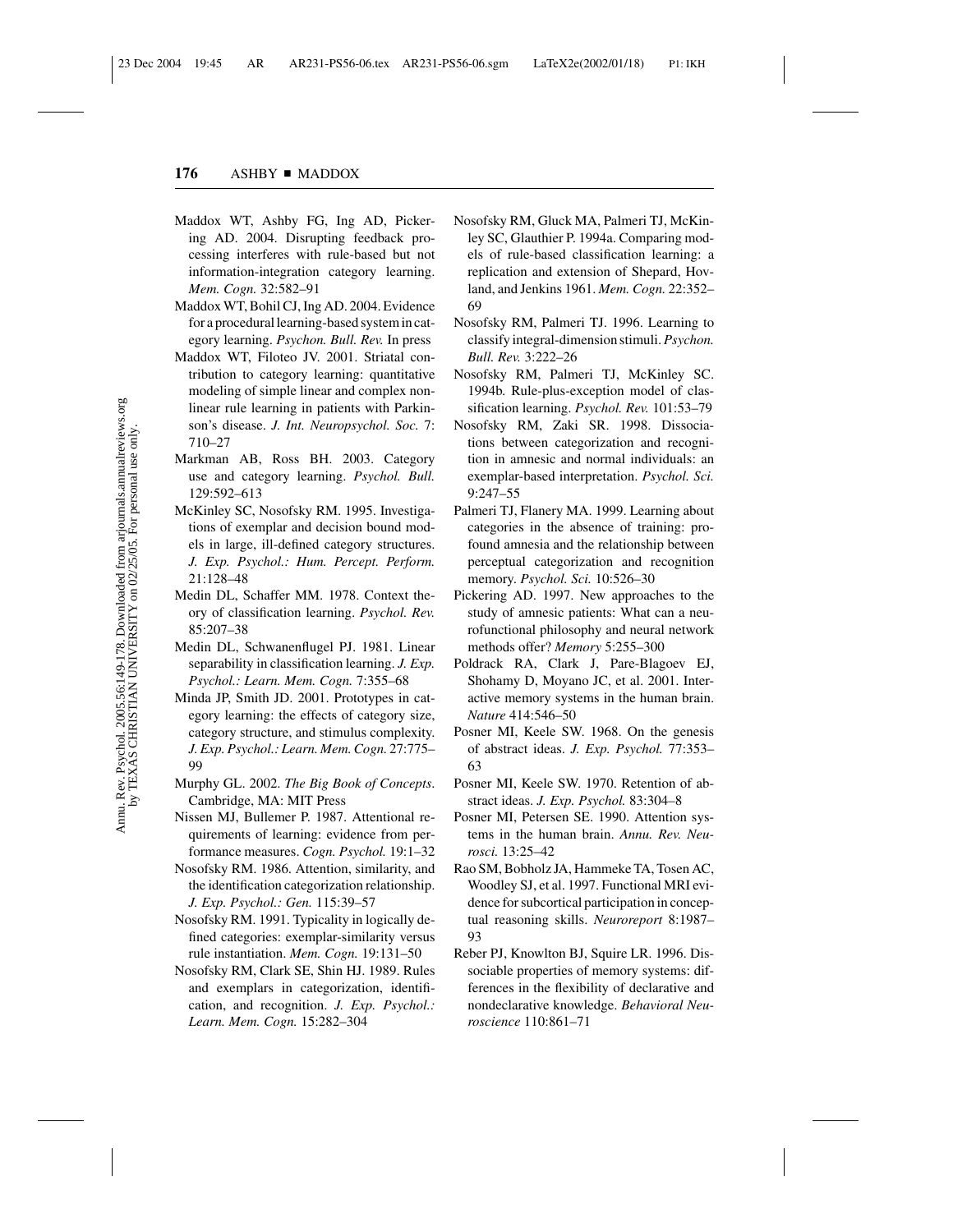- Reber PJ, Squire LR. 1999. Intact learning of artificial grammars and intact category learning by patients with Parkinson's disease. *Behav. Neurosci.* 113:235–42
- Reber PJ, Stark CEL, Squire LR. 1998a. Contrasting cortical activity associated with category memory and recognition memory. *Learn. Mem.* 5:420–28
- Reber PJ, Stark CEL, Squire LR. 1998b. Cortical areas supporting category learning identified using functional MRI. *Proc. Natl. Acad. Sci. USA* 95:747–50
- Reed SK. 1972. Pattern recognition and categorization. *Cogn. Psychol.* 3:382–407
- Robinson AL, Heaton RK, Lehman RA, Stilson DW. 1980. The utility of the Wisconsin Card Sorting Test in detecting and localizing frontal lobe lesions. *J.Consult. Clin. Psychol.* 48:605–64
- Rogers RD, Andrews TC, Grasby PM, Brooks DJ, Robbins TW. 2000. Contrasting cortical and subcortical activations produced by attentional-set shifting and reversal learning in humans. *J. Cogn. Neurosci.* 12:142– 62
- Rosch E. 1973. Natural categories. *Cogn. Psychol.* 4:328–50
- Rosch E. 1975. Cognitive reference points. *Cogn. Psychol.* 7:532–47
- Salatas H, Bourne LE. 1974. Learning conceptual rules: III. Processes contributing to rule difficulty. *Mem. Cogn.* 2:549–53
- Schultz W. 1992. Activity of dopamine neurons in the behaving primate. *Semin. Neurosci.* 4:129–38
- Seger CA, Cincotta CM. 2002. Striatal activity in concept learning. *Cogn. Affect. Behav. Neurosci.* 2:149–61
- Seger CA, Poldrack RA, Prabhakaran V, Zhao M, Glover GH, Gabrieli JDE. 2000. Hemispheric asymmetries and individual differences in visual concept learning as measured by functional MRI. *Neuropsychologia* 38:1316–24
- Shepard RN. 1964. Attention and the metric structure of the stimulus space. *J. Math. Psychol.* 1:54–87
- Shepard RN, Chang JJ. 1963. Stimulus general-

ization in learning of classifications. *J. Exp. Psychol.* 65:94–102

- Shepard RN, Hovland CI, Jenkins HM. 1961. Learning and memorization of classifications. *Psychol. Monogr.* 75(13, Whole No. 517)
- Shin HJ, Nosofsky RM. 1992. Similarityscaling studies of dot-pattern classification and recognition. *J. Exp. Psychol.: Gen.* 121: 278–304
- Shohamy D, Myers CE, Grossman S, Sage J, Gluck MA, Poldrack RA. 2004. Corticostriatal contributions to feedback-based learning: converging data from neuroimaging and neuropsychology. *Brain* 127:1–9
- Sinha RR. 1999. Neuropsychological substrates of category learning. *Dissert. Abstr. Int.: Sect. B: Sci. Engineer. 60*(*5-B*), 2381 (UMI No. AEH9932480)
- Smith EE, Medin DL. 1981. *Categories and Concepts*. Cambridge, MA: Harvard Univ. Press
- Smith JD. 2002. Exemplar theory's predicted typicality gradient can be tested and disconfirmed. *Psychol. Sci.* 13:437–42
- Smith JD, Minda JP. 1998. Prototypes in the mist: the early epochs of category learning. *J. Exp. Psychol.: Learn. Mem. Cogn.* 24:1411– 30
- Smith JD, Minda JP. 2001. Journey to the center of the category: the dissociation in amnesia between categorization and recognition. *J.Exp. Psychol.: Learn. Mem. Cogn.* 27:984– 1002
- Smith JD, Minda JP. 2002. Distinguishing prototype-based and exemplar-based processes in category learning. *J. Exp. Psychol.: Learn. Mem. Cogn.* 28:800–11
- Smith JD, Minda JP, Washburn DA. 2004. Category learning in Rhesus monkeys: a study of the Shepard, Hovland, and Jenkins tasks. *J. Exp. Psychol. Gen.* 133:398–414
- Squire LR, Knowlton BJ. 1995. Learning about categories in the absence of memory. *Proc. Natl. Acad. Sci. USA* 92:12470– 74
- Sternberg S. 1966. High-speed scanning in human memory. *Science* 153:652–54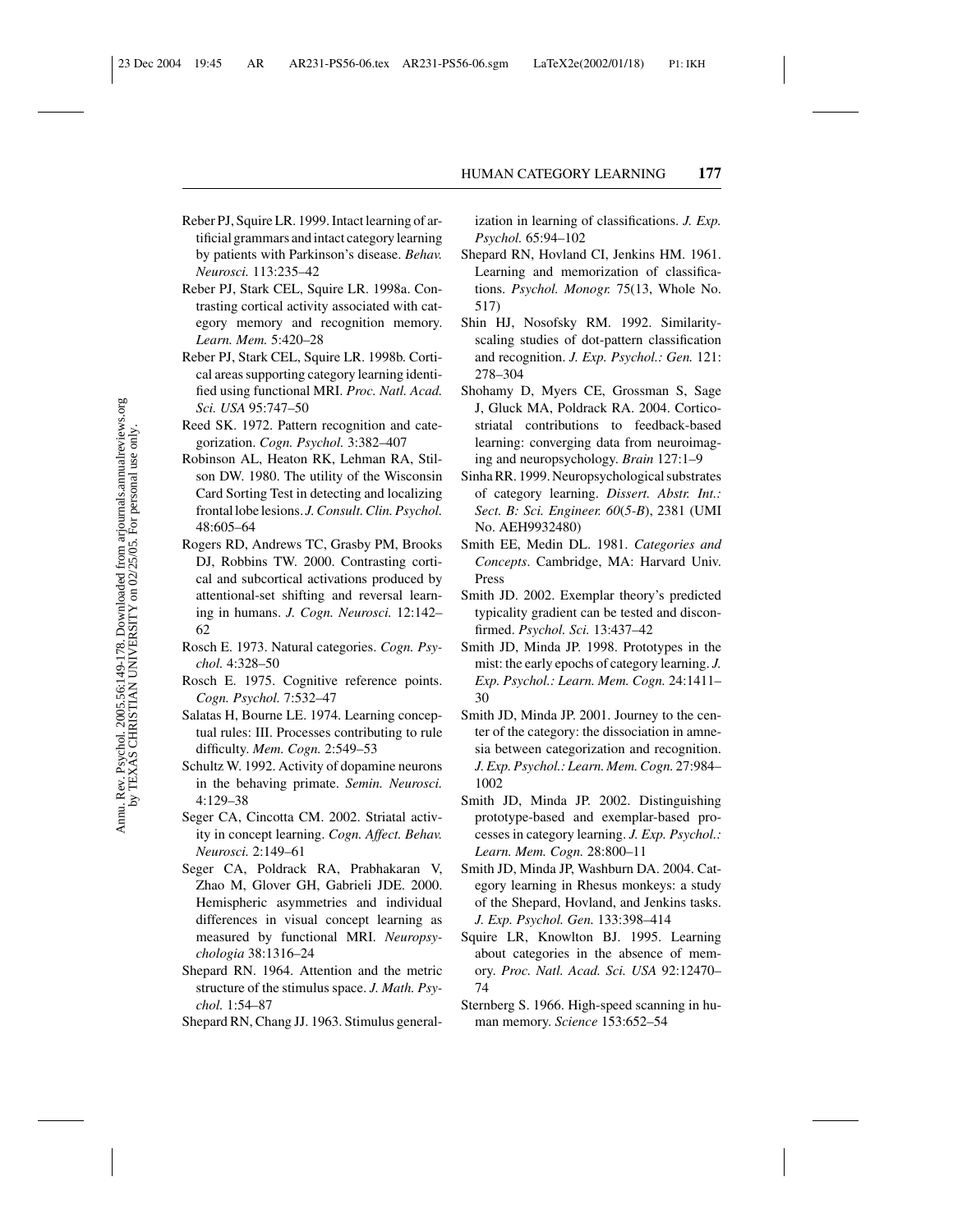- Strange W, Keeney T, Kessel FS, Jenkins JJ. 1970. Abstraction over time of prototypes from distortions of random dot patterns: a replication. *J. Exp. Psychol.* 83:508– 10
- van Domburg PHMF, ten Donkelaar HJ. 1991. *The Human Substantia Nigra and Ventral Tegmental Area.* Berlin: Springer-Verlag
- Vauclair J. 2002. Categorization and conceptional behavior in nonhuman primates. In *The Cognitive Animal: Empirical and Theoretical Perspectives on Animal Cognition*, ed. M Bekoff, C Allen, GM Burghardt, pp. 239–45. Cambridge, MA: MIT Press
- Vogels R, Sary G, Dupont P, Orban GA. 2002. Human brain regions involved in visual categorization. *Neuroimage* 16:401–14
- Volz H-P, Gaser C, Haeger F, Rzanny R, Mentzel H-J, et al. 1997. Brain activation during cognitive stimulation with the Wisconsin Card Sorting Test—a functional MRI study on healthy volunteers and schizophrenics. *Psychiatry Res.: Neuroimaging* 75:45– 157
- Waldron EM, Ashby FG. 2001. The effects of concurrent task interference on category learning: evidence for multiple category

learning systems*. Psychon. Bull. Rev.* 8:168– 76

- Wickens J. 1993. *A Theory of the Striatum*. New York: Pergamon
- Willingham DB. 1998. A neuropsychological theory of motor skill learning. *Psychol. Rev.* 105:558–84
- Willingham DB, Wells LA, Farrell JM, Stemwedel ME. 2000. Implicit motor sequence learning is represented in response locations. *Mem. Cogn.* 28:366–75
- Wilson CJ. 1995. The contribution of cortical neurons to the firing pattern of striatal spiny neurons. In *Models of Information Processing in the Basal Ganglia,* ed. JC Houk, JL Davis, DG Beiser, pp. 29–50. Cambridge, MA: Bradford
- Winocur G, Eskes G. 1998. Prefrontal cortex and caudate nucleus in conditional associative learning: dissociated effects of selective brain lesions in rats. *Behav. Neurosci.* 112:89–101
- Zaki SR, Nosofsky RM, Jessup NM, Unversagt FW. 2003. Categorization and recognition performance of a memory-impaired group: evidence for single-system models. *J. Int. Neuropsychol. Soc.* 9:394–406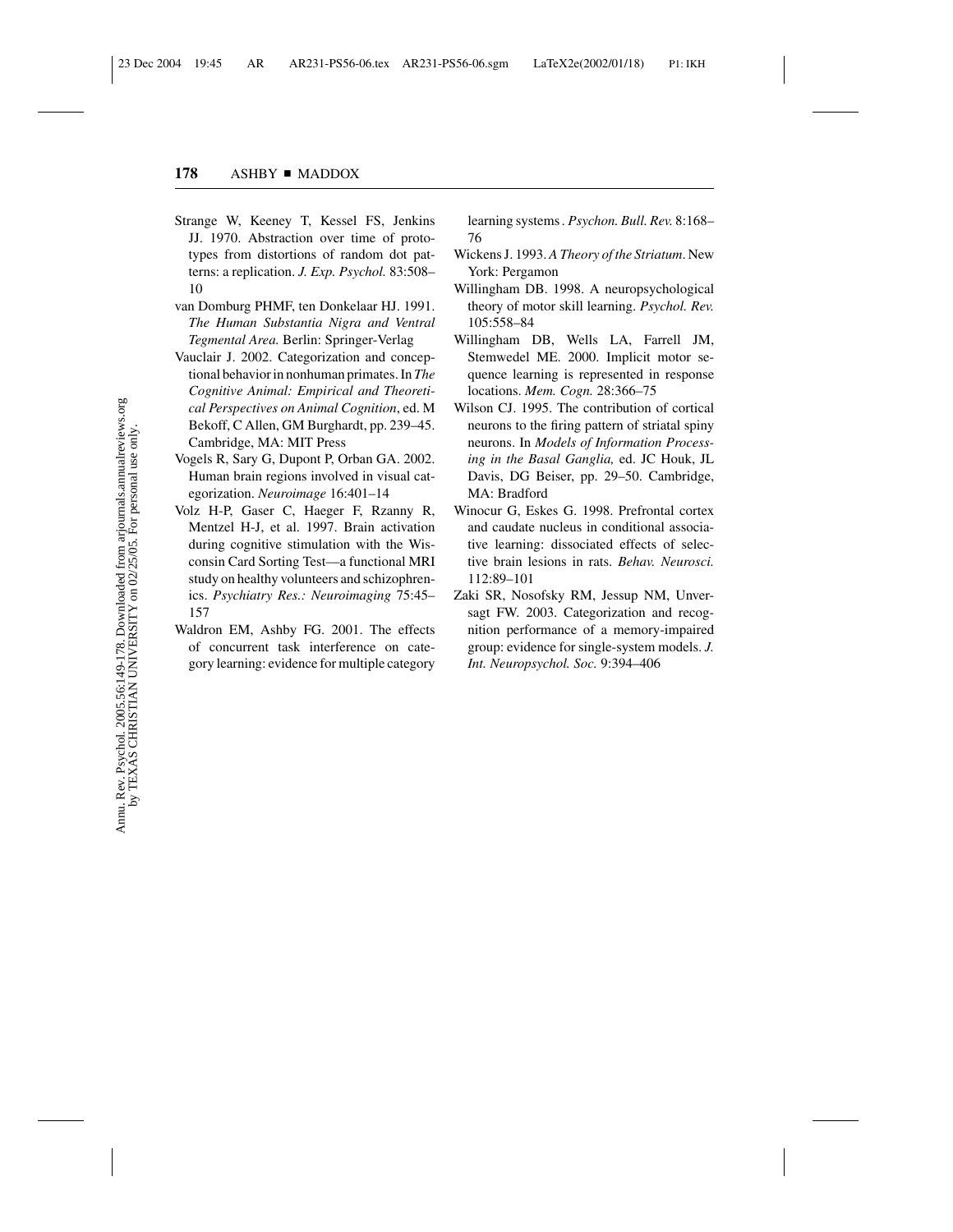# **CONTENTS**

| Frontispiece-Richard F. Thompson                                                                                                                                                          | xviii        |
|-------------------------------------------------------------------------------------------------------------------------------------------------------------------------------------------|--------------|
| <b>PREFATORY</b>                                                                                                                                                                          |              |
| In Search of Memory Traces, Richard F. Thompson                                                                                                                                           | $\mathbf{1}$ |
| <b>DECISION MAKING</b>                                                                                                                                                                    |              |
| Indeterminacy in Brain and Behavior, Paul W. Glimcher                                                                                                                                     | 25           |
| <b>BRAIN IMAGING/COGNITIVE NEUROSCIENCE</b>                                                                                                                                               |              |
| Models of Brain Function in Neuroimaging, Karl J. Friston                                                                                                                                 | 57           |
| <b>MUSIC PERCEPTION</b>                                                                                                                                                                   |              |
| Brain Organization for Music Processing, Isabelle Peretz<br>and Robert J. Zatorre                                                                                                         | 89           |
| <b>SOMESTHETIC AND VESTIBULAR SENSES</b>                                                                                                                                                  |              |
| Vestibular, Proprioceptive, and Haptic Contributions<br>to Spatial Orientation, James R. Lackner and Paul DiZio                                                                           | 115          |
| <b>CONCEPTS AND CATEGORIES</b>                                                                                                                                                            |              |
| Human Category Learning, F. Gregory Ashby and W. Todd Maddox                                                                                                                              | 149          |
| <b>ANIMAL LEARNING AND BEHAVIOR: CLASSICAL</b>                                                                                                                                            |              |
| Pavlovian Conditioning: A Functional Perspective,<br>Michael Domjan                                                                                                                       | 179          |
| <b>NEUROSCIENCE OF LEARNING</b>                                                                                                                                                           |              |
| The Neuroscience of Mammalian Associative Learning,<br>Michael S. Fanselow and Andrew M. Poulos                                                                                           | 207          |
| HUMAN DEVELOPMENT: EMOTIONAL, SOCIAL, AND PERSONALITY                                                                                                                                     |              |
| Behavioral Inhibition: Linking Biology and Behavior Within a<br>Developmental Framework, Nathan A. Fox, Heather A. Henderson,<br>Peter J. Marshall, Kate E. Nichols, and Melissa A. Ghera | 235          |
| <b>BIOLOGICAL AND GENETIC PROCESSES IN DEVELOPMENT</b>                                                                                                                                    |              |
| Human Development: Biological and Genetic Processes,<br>Irving I. Gottesman and Daniel R. Hanson                                                                                          | 263          |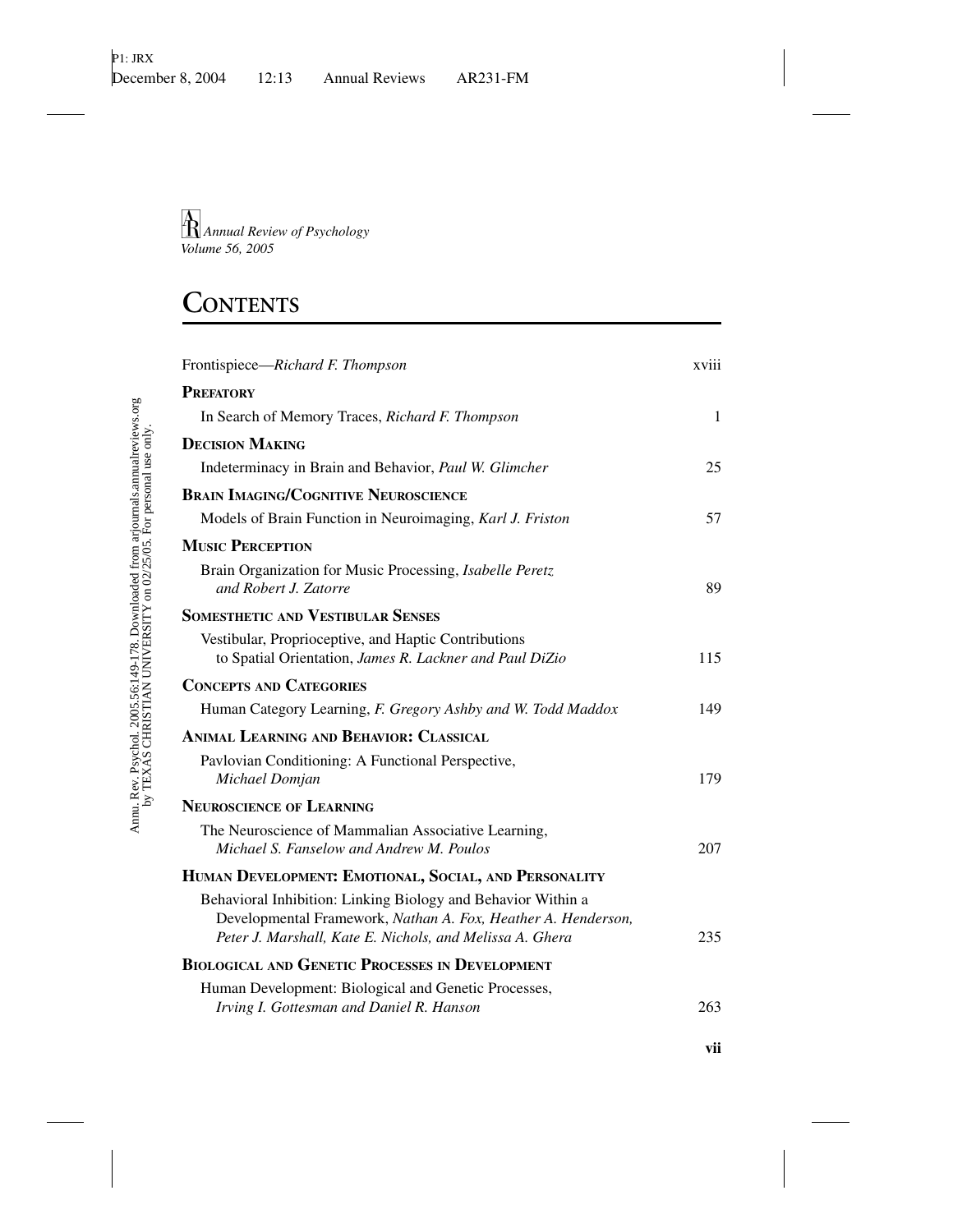| <b>SPECIAL TOPICS IN PSYCHOPATHOLOGY</b>                                                                                                              |     |
|-------------------------------------------------------------------------------------------------------------------------------------------------------|-----|
| The Psychology and Neurobiology of Suicidal Behavior,<br>Thomas E. Joiner Jr., Jessica S. Brown, and LaRicka R. Wingate                               | 287 |
| <b>DISORDERS OF CHILDHOOD</b>                                                                                                                         |     |
| Autism in Infancy and Early Childhood, Fred Volkmar,<br>Kasia Chawarska, and Ami Klin                                                                 | 315 |
| <b>CHILD/FAMILY THERAPY</b>                                                                                                                           |     |
| Youth Psychotherapy Outcome Research: A Review and Critique<br>of the Evidence Base, John R. Weisz, Amanda Jensen Doss,<br>and Kristin M. Hawley      | 337 |
| <b>ALTRUISM AND AGGRESSION</b>                                                                                                                        |     |
| Prosocial Behavior: Multilevel Perspectives, Louis A. Penner,<br>John F. Dovidio, Jane A. Piliavin, and David A. Schroeder                            | 365 |
| <b>INTERGROUP RELATIONS, STIGMA, STEREOTYPING,</b><br>PREJUDICE, DISCRIMINATION                                                                       |     |
| The Social Psychology of Stigma, Brenda Major<br>and Laurie T. O'Brien                                                                                | 393 |
| <b>PERSONALITY PROCESSES</b>                                                                                                                          |     |
| Personality Architecture: Within-Person Structures and Processes,<br><b>Daniel Cervone</b>                                                            | 423 |
| PERSONALITY DEVELOPMENT: STABILITY AND CHANGE                                                                                                         |     |
| Personality Development: Stability and Change, Avshalom Caspi,<br>Brent W. Roberts, and Rebecca L. Shiner                                             | 453 |
| <b>WORK MOTIVATION</b>                                                                                                                                |     |
| Work Motivation Theory and Research at the Dawn of the Twenty-First<br>Century, Gary P. Latham and Craig C. Pinder                                    | 485 |
| <b>GROUPS AND TEAMS</b>                                                                                                                               |     |
| Teams in Organizations: From Input-Process-Output Models to IMOI<br>Models, Daniel R. Ilgen, John R. Hollenbeck, Michael Johnson,<br>and Dustin Jundt | 517 |
| <b>LEADERSHIP</b>                                                                                                                                     |     |
| Presidential Leadership, George R. Goethals                                                                                                           | 545 |
| PERSONNEL EVALUATION AND COMPENSATION                                                                                                                 |     |
| Personnel Psychology: Performance Evaluation and Pay for Performance,<br>Sara L. Rynes, Barry Gerhart, and Laura Parks                                | 571 |